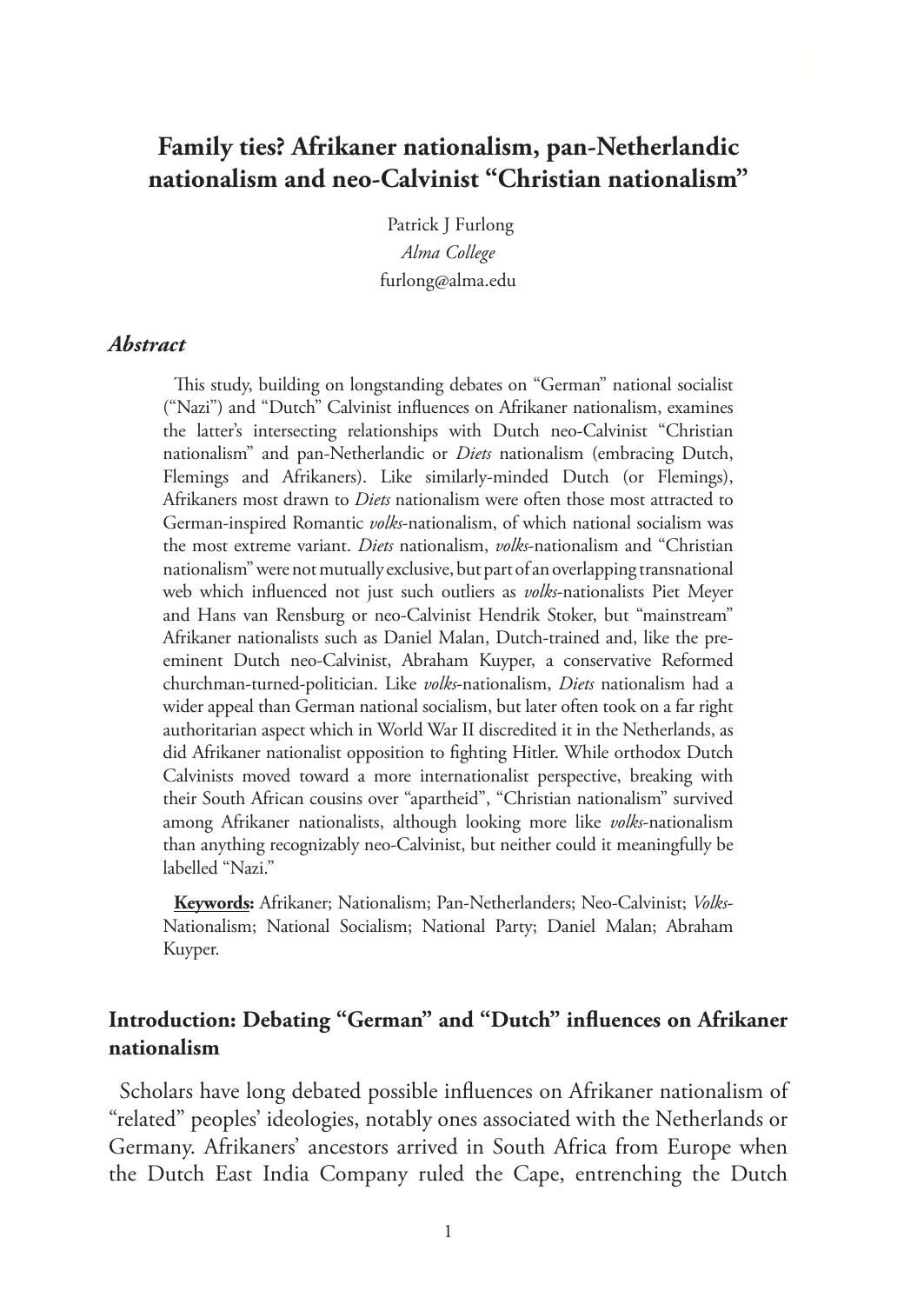language and Reformed Church.<sup>1</sup> After British conquest ended the formal Dutch connection and dissatisfied Afrikaners founded new "Boer" republics in the interior, Dutch officials, preachers and teachers had a disproportionate role in the Transvaal "South African Republic" in particular.<sup>2</sup> German ties, however, were also longstanding. Many Afrikaners, including National Party (NP) leaders JBM Hertzog and PW Botha, had German ancestry; although nationalists such as Hertzog or Daniel Malan studied in the Netherlands, others did so in Germany.3 Germany backed the Transvaal after the Jameson Raid, although German sympathy, like that in the Netherlands, did not translate into assistance in the ensuing Second Anglo-Boer (South African) War. After the unification of South Africa, Afrikaner nationalists opposed fighting against Germany in both world wars. Some scholars made much of this, noting that the post-1948 NP government, led at first by Malan, included some former pro-German hardliners, arguing that the new "apartheid" regime adopted "Nazi-like" policies.4 Many scholars rejected such claims,<sup>5</sup> although some favored a modified version.<sup>6</sup> More recently Hermann Giliomee argued that Malan's more moderate Cape southerners shaped the pre-1948 NP far more than northern hardliners, who he conceded sometimes showed ethnic exclusivism, anti-Semitism, and biological racism.7 Several authors substantially agreed, $^{\rm 8}$  but others were more critical. $^{\rm 9}$ 

<sup>1</sup> H Giliomee, *The Afrikaners: Biography of a people* (Cape Town, Tafelberg, 2003), pp. 4-5, 11-12.

<sup>2</sup> GJ Schutte, *Nederland en de Afrikaners: Adhesie en aversie* (Franeker, Wever, 1986), pp. 50-51, 101-141.

<sup>3</sup> JH le Roux, PW Coetzer, and AH Marais (eds.), *Generaal JBM Hertzog: Sy strewe en stryd*, I (Johannesburg and Cape Town, Perskor, 1987), pp. 2-3; D Prinsloo, *Stem uit die wildernis: 'n Biografie oor oud-president PW Botha* (Mossel Bay, Vaandel Uitgewers, 1997), p. 20; I Smith, *The origins of the South African war* (London, Longman, 1996), pp. 106-109; H Kenney, *Architect of apartheid* (Johannesburg, Jonathan Ball, 1980), p. 26.

<sup>4</sup> B Bunting, *The rise of the South African reich* (Harmondsworth, Middlesex, Penguin, 1969); S Mzimela, *Apartheid: South African Nazism* (New York et al, Vantage Press, 1983); H Simson, *The social origins of Afrikaner fascism and its apartheid policy* (Uppsala, Uppsala Studies in Economic History, 1980).

<sup>5</sup> DW Kruger, *The making of a nation: A history of the Union of South Africa 1910-1961* (Johannesburg, Macmillan, 1969), p. 213; FJ van Heerden, *Nasionaal-sosialisme as faktor in die Suid-Afrikaanse politiek, 1933- 1948* (D.Phil., University of the Orange Free State, 1972), p. 357; D O'Meara, *Volkskapitalisme: Class, capital and ideology in the development of Afrikaner nationalism 1934-1948* (Johannesburg, Ravan, 1983), p. 2.

<sup>6</sup> P Furlong, *Between crown and swastika: The impact of the radical right on the Afrikaner nationalist movement in the fascist era* (Middletown, CT, Wesleyan University Press, 1991); C Marx, *Oxwagon sentinel: Radical Afrikaner nationalism and the history of the Ossewabrandwag* (Pretoria, University of South Africa Press, 2008), p. 7.

<sup>7</sup> H Giliomee, *The Afrikaners...*, pp. xviii-ix, 649-650, 663; "The making of the apartheid plan, 1929-1948", *Journal of Southern African Studies*, 29(2), June 2003, pp. 373-392; "'Survival in justice': An Afrikaner debate over apartheid", *Comparative Studies in Society and History*, 36(3), July 1994, pp. 527-548.

<sup>8</sup> E Louw, *The rise, fall, and legacy of apartheid* (Westport, CT and London, Praeger, 2004), pp. viii-ix; D Roodt, *Aweregs: Politieke essays* (Dainfern, South Africa, PRAAG, 2006), pp. 17-18. L Koorts stresses differences between Malan and the far right in *DF Malan and the rise of Afrikaner nationalism* (Cape Town, Tafelberg, 2014), pp. 310-314, 349-361.

<sup>9</sup> P Furlong, "Apartheid, Afrikaner nationalism and the radical right: Historical revisionism in Hermann Giliomee's *The Afrikaners*" and B Freund's review in *South African Historical Journal*, 49, November 2003, pp. 207-222 and 264-267 respectively.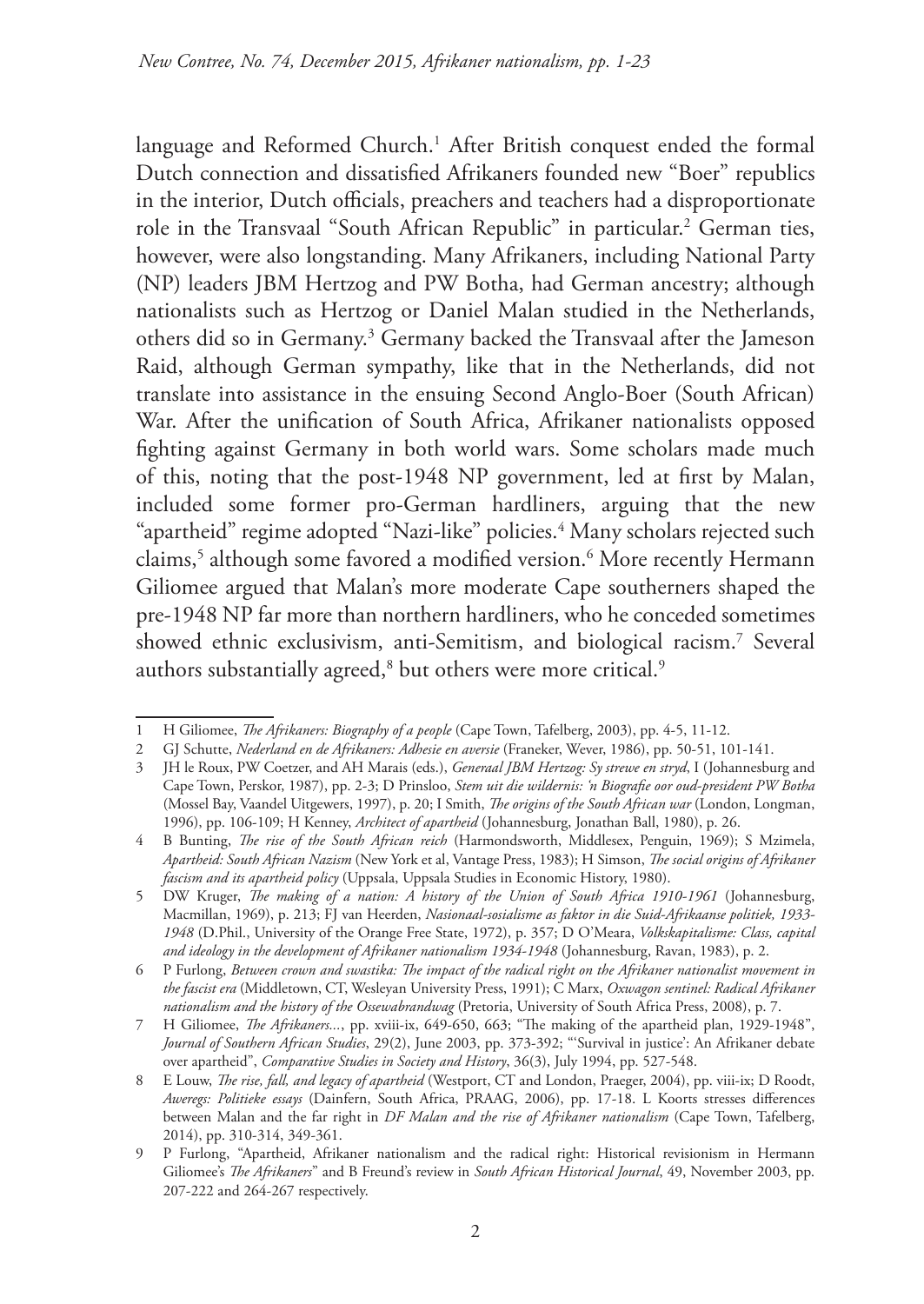Other scholars stressed "primitive Calvinism," Afrikaner frontier farmers' alleged use of Reformed concepts such as predestination of the elect (God's determining who were to be saved), encouraging belief in being a "chosen people" to justify racial conquest.10 Critics such as Gerrit Schutte and André du Toit countered that in South Africa politicised Calvinism emerged much later,<sup>11</sup> linked by Irving Hexham, Dunbar Moodie and Charles Bloomberg to the influence of Dutch Prime Minister Abraham Kuyper.12 Kuyper (1837- 1920), like Guillaume Groen van Prinsterer (1801-76), sought a revived Reformed faith, free of Enlightenment or French Revolutionary liberalism or secularism, a "neo-Calvinism" rooted in the 1616-18 Synod of Dort's teachings, stressing Biblical authority, human fallenness, and God's sovereignty over all of life.13 Their "Anti-Revolutionary" politics united Calvinist ultra-orthodoxy with Dutch nationalism, Groen using the term "Christian-National" to tie past Dutch greatness to doctrinal faithfulness, proclaiming the need for orthodox Dutch Protestants, who Kuyper viewed as the nation's core, to bring all of life under God's rule.14 When ultra-orthodox Calvinists such as JD du Toit and Willem Postma brought "Christian nationalism" to South Africa, they too declared God's sovereignty over all of life, but now viewed Afrikaners as a whole as the faithful, chosen core, opposed to "liberal, anti-national, foreign elements and ideas",<sup>15</sup> especially ones associated with Britain.

Albrecht Hagemann argued that, as neo-Calvinist "Christian nationalism" influenced most 1930s and 1940s Afrikaner nationalists more than German national socialism, too distant from their Calvinist values,<sup>16</sup> "apartheid" arose from "pre"-Nazi segregation.<sup>17</sup> Giliomee, however, dismissed even neo-

<sup>10</sup> WA de Klerk, *The Puritans in Africa: A story of Afrikanerdom* (London, Rex Collings, 1975); JA Templin, *Ideology on a frontier: The theological foundation of Afrikaner nationalism* (Westport, CT, Greenwood Press, 1984); J Gerstner, *The thousand generation covenant: Dutch Reformed covenantal theology and group identity in colonial South Africa, 1652-1814* (Leiden et al, EJ Brill, 1991).

<sup>11</sup> A du Toit, "No chosen people: The myth of the Calvinist origins of Afrikaner nationalism and racial ideology", *American Historical Review*, 88(4), October 1983, pp. 920-952; GJ Schutte, *A family feud: Afrikaner nationalism and Dutch neo-Calvinism* (Amsterdam, Rozenberg, 2010), pp. 2-3.

<sup>12</sup> I Hexham, *The irony of apartheid: The struggle for independence of Afrikaner Calvinism against British imperialism* (New York, Edwin Mellen, 1981); C Bloomberg (ed. S Dubow), *Christian-nationalism and the rise of the Afrikaner Broederbond* (Bloomington, IN, Indiana University Press, 1990), pp. 4-30; TD Moodie, *The rise of Afrikanerdom: Power, apartheid, and the Afrikaner civil religion* (Berkeley and Los Angeles, CA, University of California Press, 1975), pp. 52-68, 110-111.

<sup>13</sup> I Hexham, *The irony of apartheid...*, pp. 100-110; GJ Schutte, *Nederland en de Afrikaners...*, pp. 144-154.

<sup>14</sup> C Bloomberg (ed. S Dubow), *Christian-nationalism and the rise of the Afrikaner broederbond*..., pp. 5-6.

<sup>15</sup> GJ Schutte, "The Netherlands, cradle of apartheid?", *Ethnic and Racial Studies*, 10(4), October 1987, p. 394; I Hexham, *The irony of apartheid...*, pp. 31-54.

<sup>16</sup> A Hagemann, *Südafrika und das "Dritte Reich": Rassenpolitische affinität und machtpolitische rivalität* (Frankfurt, Campus Verlag, 1989).

<sup>17</sup> A Hagemann, "Nationalsozialismus, Afrikaaner-nationalismus und die entstehung der apartheid in Südafrika", *Vierteljahrshefte für Zeitgeschichte*, 39(3), 1991, p. 416.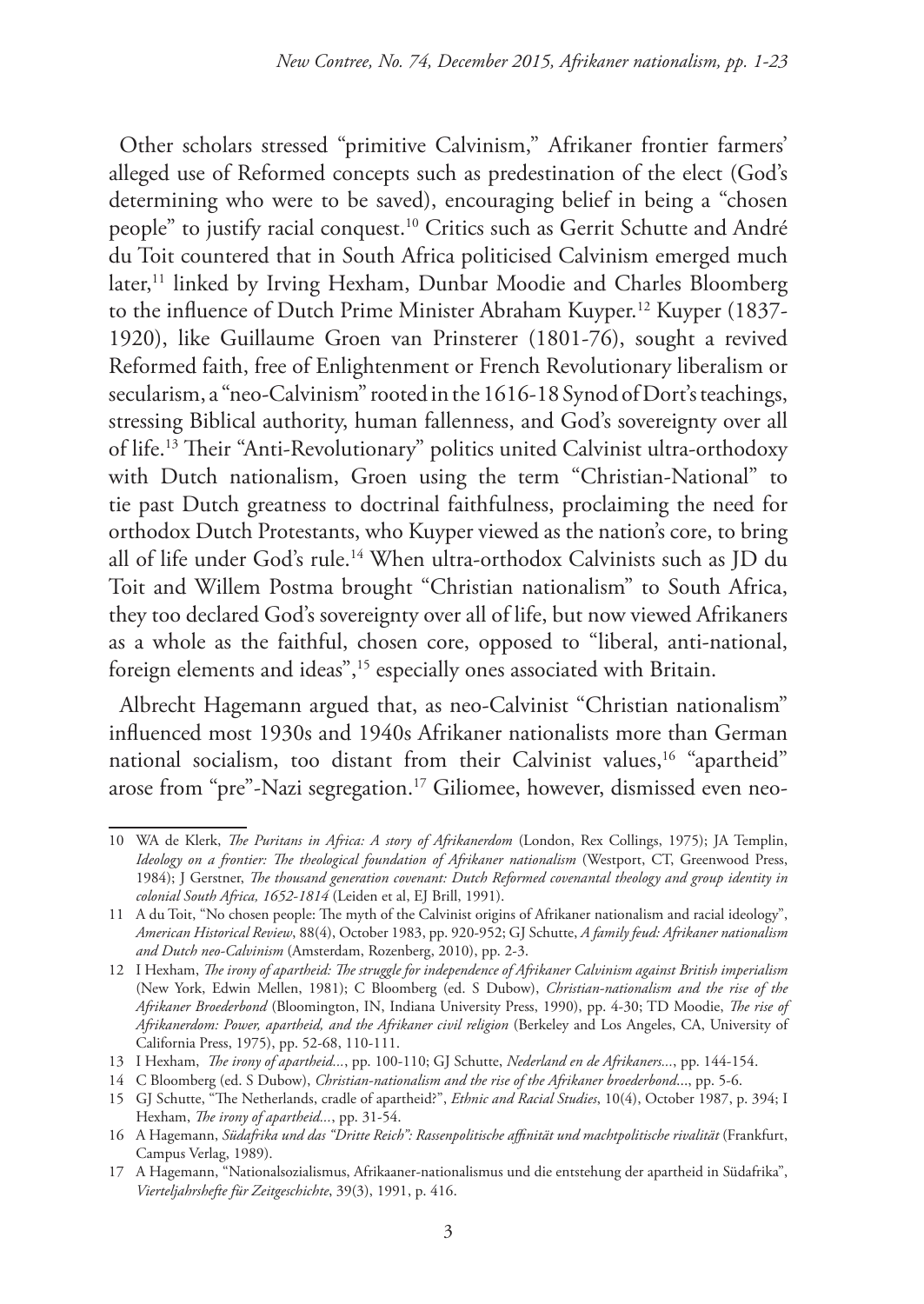Calvinist influence, especially in Malan's Cape NP circles;18 Pieter de Klerk noted that no Afrikaner political party tried like Kuyper's Anti-Revolutionary Party (ARP) to base all policy on Christian principles.<sup>19</sup> Agreeing, Schutte asserted that when the modern Afrikaner movement evolved in the 1930s and 1940s, German-inspired secular *volks*-nationalism was more influential, but Giliomee viewed the latter as atypical of mainstream Afrikaner nationalism, especially in Malan's Cape NP.20 Saul Dubow usefully defines this *volks*nationalism as the "Romantic tradition of authoritarian nationalism" inspired by JG Herder, FED Schleiermacher and JG Fichte, "marked by a strongly idealised view of the nation or *volk* as a collective organism with its own distinctive spirit or soul".<sup>21</sup>

This study contributes to this debate by examining the intersecting relationship with Afrikaner nationalism of Dutch neo-Calvinist "Christian nationalism" and pan-Netherlandic or *Diets* (Afrikaans and modern Dutch spelling; older spelling: "Dietsch") nationalism, the belief that Dutch, Flemings, and Afrikaners shared a common identity.22 Like similarly-minded Dutch (or Flemings), Afrikaners most drawn to *Diets* nationalism were often those most attracted to German-inspired *volks*-nationalism (of which national socialism was the most extreme variant). Pan-Netherlandic nationalism, *volks*-nationalism and "Christian nationalism" were not mutually exclusive, but part of an overlapping transnational web, influencing not just such outliers as *volks*-nationalists Piet Meyer or Hans van Rensburg and neo-Calvinist Hendrik Stoker, but "mainstream" nationalists such as Daniel Malan, Dutch-trained and, like Kuyper, a conservative Reformed churchman-turnedpolitician. Like *volks*-nationalism, *Diets* nationalism had a wider appeal than national socialism, but later often had a far right authoritarian aspect which in World War II, like Afrikaner nationalist opposition to fighting Hitler, discredited it in the Netherlands. While orthodox Dutch Calvinists moved toward a more internationalist, non-Kuyperian perspective, "Christian nationalism" survived among Afrikaner nationalists in a form more like *volks*-nationalism than anything recognizably neo-Calvinist, but was not in any meaningful sense "Nazi".

<sup>18</sup> H Giliomee, *The Afrikaners...*, pp. 327-328.

<sup>19</sup> P de Klerk, "Nederlandse nasionalisme en Afrikaner-nasionalisme – 'n Vergelyking", *Koers*, 61(3), 1996, pp. 334-335.

<sup>20</sup> GJ Schutte, "The Netherlands, cradle of apartheid?", *Ethnic and Racial Studies,* 10(4), October 1987, pp. 397, 401; GJ Schutte, *Nederland en de Afrikaners...*, p. 192; H Giliomee, "The making of the apartheid plan...", pp. 377-378.

<sup>21</sup> S Dubow, *Illicit union: Scientific racism in South Africa* (Johannesburg, Witwatersrand University Press, 1995), p. 261.

<sup>22</sup> The sources used in this article use both variants, as the period which is the main focus of this study was one of transition, first in South Africa from written Dutch to Afrikaans and later in the Netherlands from an older to a simplified form of Dutch spelling.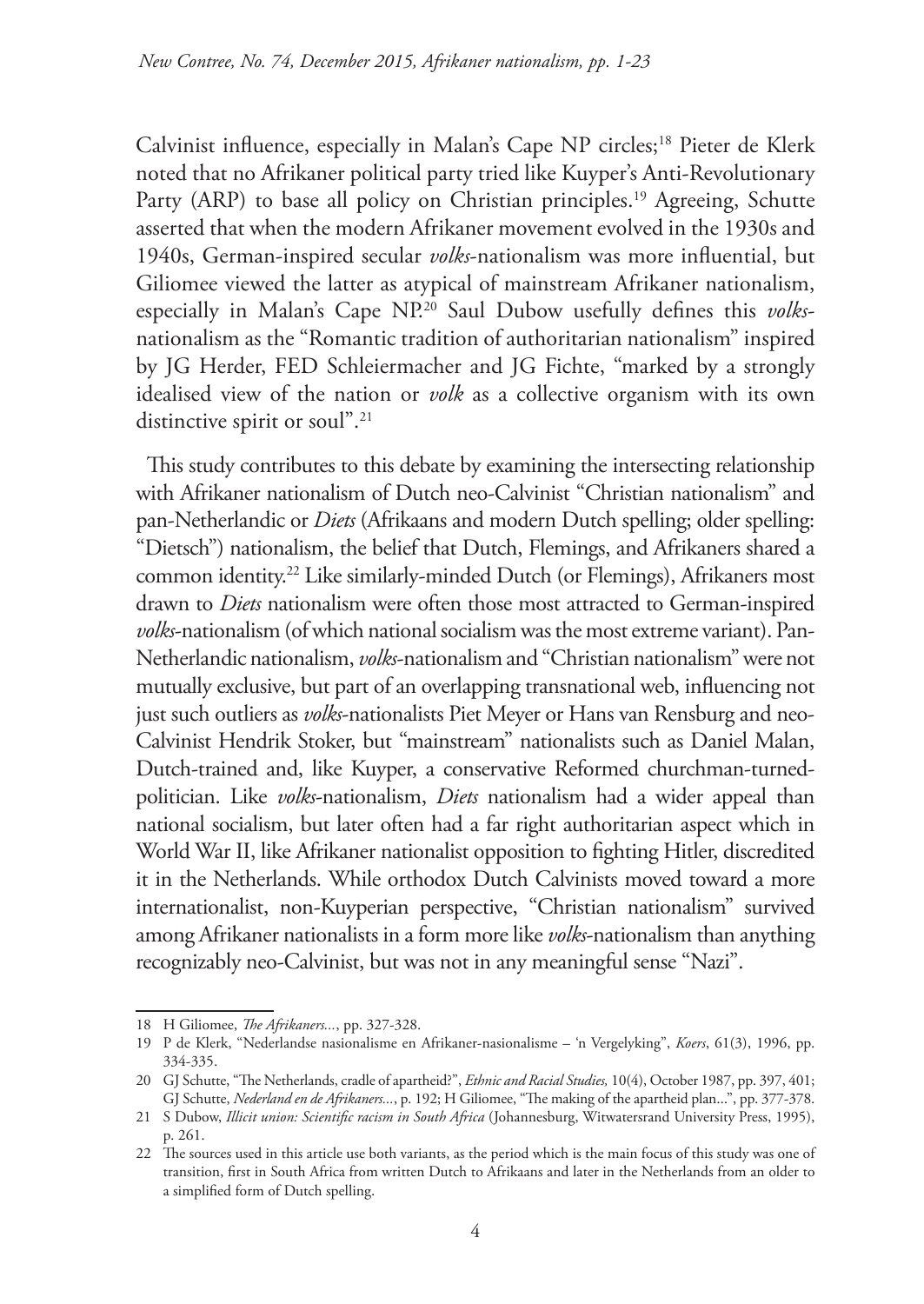# *Stamverwantschap* **and the Afrikaner cause**

After Britain conquered the Cape, Dutch historians such as JWG van Oordt urged an "Afrikaner" identity, including the "Cape Dutch" and the republics' "Boers".23 The Anglo-Boer wars (1880-81, 1899-1902) aroused a Dutch sense of *stamverwantschap* (kinship), aided by the Reformed churches and Nederlandsch Zuid-Afrikaansche Vereeniging (Dutch-South African Union/ NZAV), founded in 1881.<sup>24</sup> In both wars Abraham Kuyper championed the Boers, whose struggle recalled that against Spain; Dutch Queen Wilhelmina had a warship evacuate Transvaal president Paul Kruger.25 In 1885 the NZAV set up a fund to aid Afrikaner students studying at Dutch universities. After the second or "South African" war, money of the liquidated Netherlands-South Africa Railway Company funded the Zuid-Afrikaansche Stichting Moederland (South Africa Motherland Foundation/ZASM), which paid for NZAV publications and aided Dutch immigrants to South Africa.<sup>26</sup> Malan later recalled fondly that when no British ship would carry his NP deputation to the 1919 Paris peace conference, it was a Dutch shipping company that stepped in.<sup>27</sup>

The republics' defeat, ending any dream of their becoming a "New Netherlands",<sup>28</sup> and the creation of a self-governing Union of South Africa, still under the British Crown, undercut such ties. Afrikaans, of which Kuyper had a low opinion,<sup>29</sup> had long replaced spoken "High" Dutch; in 1908, addressing the Afrikaanse Taalvereniging, even the Netherlands-educated

<sup>23</sup> GJ Schutte, "The Netherlands, cradle of apartheid?", *Ethnic and Racial Studies,* 10(4), October 1987, pp. 407- 411; GJ Schutte, "The place of Dutch historians in South African historiography", *African Historical Review*, 39(1), 2007, p. 26.

<sup>24</sup> G Klein, "Nederland tegen apartheid: The role of anti-apartheid organisations 1960-1990", *Journal for Contemporary History*, 29(1), June 2004, pp. 43-46; GJ Schutte, "The *Vrije Universiteit* and South Africa: 125 years of sentiments and good faith", GJ Schutte and H Wels (eds.), *The Vrije Universiteit and South Africa: From 1880 to the present and towards the future – Images, practice and policies* (Amsterdam, Rozenberg, 2005), pp. 13- 14.

<sup>25</sup> P de Klerk, "Nederlandse nasionalisme en Afrikaner-nasionalisme...", *Koers*, 61(3), 1996, p. 328; V Kuitenbrouwer, *War of words: Dutch pro-Boer propaganda and the South African war (1899-1902)* (Amsterdam, Amsterdam University Press, 2012); GJ Schutte, *A family feud*, pp. 10-11; GJ Schutte, *De Vrije Universiteit en Zuid-Afrika 1880-2005: Deel 1* (Zoetermeer, Uitgeverij Meinema, 2005), pp. 16-22, 78-91; A Kuyper, *De crisis in Zuid-Afrika* (Amsterdam and Pretoria, Hõveker & Wormser, 1900).

<sup>26</sup> GJ Schutte, *Stamverwantschap onder druk: De betrekkingen tussen Nederland en Zuid-Afrika, 1940-1947* (Amsterdam, Zuid-Afrikaanse Instituut, 2011), pp. 19, 21-22.

<sup>27</sup> DF Malan, *Afrikaner-volkseenheid en my ervarings op die pad daarheen* (Cape Town et al, Nasionale Boekhandel, 1959), pp. 60-63.

<sup>28</sup> BJH de Graaff, *De mythe van stamverwantschap: Nederland en de Afrikaners 1902-1930* (Amsterdam, Nederlands Zuid-Afrikaanse Instituut, 1993), p. 302.

<sup>29</sup> GJ Schutte, *De Gereformeerde wereld: Over geestverwantschap, stamverwantschap en contextualiteit* (Amsterdam, Vrije Universiteit, 2005), p. 24; GJ Schutte, *De Vrije Universiteit en Zuid-Afrika: Deel I...*, p. 65.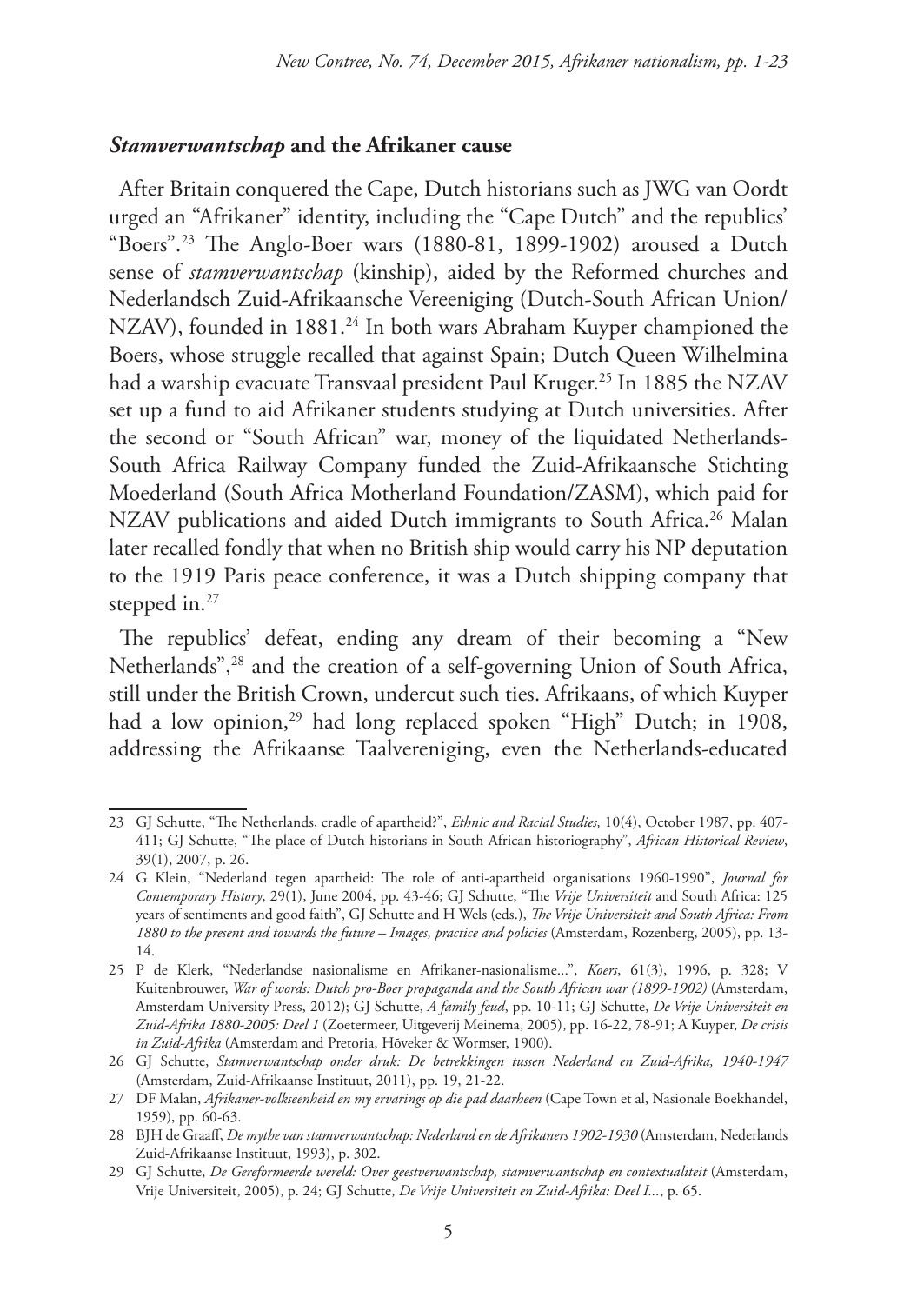Malan urged the same for written Afrikaans.<sup>30</sup> In 1925 he piloted through Parliament a bill redefining Dutch so as to include Afrikaans as an official language.<sup>31</sup> That same year the Cape Town branch of the Low Countrybased Algemeen Nederlandsch Verbond (Pan-Netherlandic League/ANV), founded in 1895 to promote ties between Flemings, Dutch, and Afrikaners, warned that teaching of Dutch was disappearing in South Africa.<sup>32</sup> NZAV membership dropped from over 7000 in 1902 to under 1000 in the 1920s;<sup>33</sup> in 1924 the NZAV monthly *Hollandsch-Zuid-Afrika* became simply *Zuid-Afrika*. 34

# **Pan-Netherlandic links and the emerging modern Afrikaner nationalist movement**

Nevertheless, secular pan-Netherlandic (*Diets*) nationalism and Dutch Calvinism, notably neo-Calvinism, helped sustain ties, aided by influential Afrikaners studying in the Netherlands, often with NZAV aid.35 In the 1890s NP founder Hertzog, the first Afrikaner with a doctorate, did his at the secular University of Amsterdam; moving to the Transvaal, he supported President Kruger's controversially appointing Dutch officials as building on Afrikaners' *Diets* background.<sup>36</sup> GD Scholtz, who later edited the NP daily *Die Transvaler*, also did a doctorate at Amsterdam.37 Nico Diederichs, future Afrikaner Broederbond head, NP cabinet minister and state president, did his at Leiden. Daniel Malan undertook his at Utrecht,<sup>38</sup> praising the value of study in the Netherlands (from which, he asserted, Afrikaners had sprung) for developing their own nationality.<sup>39</sup> Others studied at Kuyper's neo-Calvinist

<sup>30</sup> Anon., "Dit is ons ernst", SW Pienaar (ed.), *Glo in u volk: DF Malan as redenaar 1908-1954* (Cape Town, Tafelberg, 1964), 13 August 1908, pp. 170, 179.

<sup>31</sup> L Koorts, *DF Malan and the rise of Afrikaner nationalism...*, pp. 213-214.

<sup>32</sup> Anon., "Heeft het Nederlandsch afgedaan in de Kaap-provincie?", *Het Vaderland* (Den Haag), 3 September 1925, p. 1. All Dutch newspapers cited in this study are from the Royal Dutch Library digitised newspaper database, available at www.delpher.nl/kranten, as accessed between 16 July and 2 November 2015.

<sup>33</sup> BJH de Graaff, *De mythe van stamverwantschap...*, pp. 310-317.

<sup>34</sup> LMCN de Jongh, "Beelaerts bij de Boeren: De betrekkingen tussen Nederland en Zuid-Afrika in de jaren dertig" (Masterscriptie, University of Utrecht, 2012), pp. 28, 41.

<sup>35</sup> GJ Schutte, "The place of Dutch historians...", *African Historical Review*, 39(1), 2007, pp. 31-32.

<sup>36</sup> JH le Roux, PW Coetzer, and AH Marais (eds.), *Generaal JBM Hertzog...*, pp. 15-24.

<sup>37</sup> P Kapp, "Kontinentale kontak en invloed op die Afrikaanse geskiedbeoefening", *Historia*, 45(2), November 2000, p. 416.

<sup>38</sup> HB Thom, *DF Malan* (Cape Town, Tafelberg, 1980), pp. 29-30; L Koorts (formerly Korf), "DF Malan: A political biography" (D. Phil., University of Stellenbosch, 2010), pp. 34-35, 41; L Koorts, *DF Malan and the rise of Afrikaner nationalism...*, pp. 26-31.

<sup>39</sup> BJH de Graaff, *De mythe van stamverwantschap...*, pp. 125-126.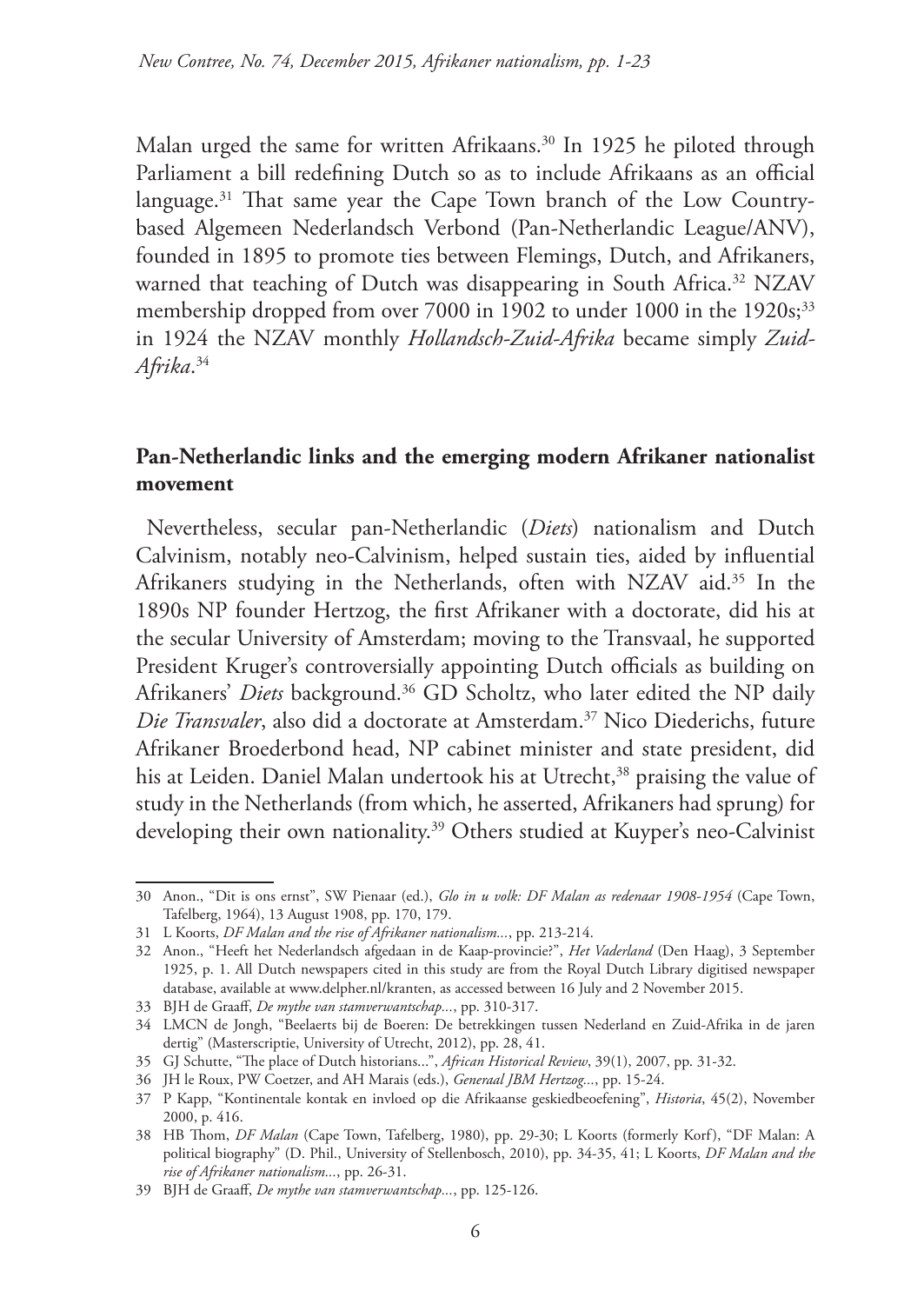Free University of Amsterdam (Vrije Universiteit/VU), including Piet Meyer, later Broederbond and state broadcasting corporation head.<sup>40</sup> On the other hand, the first history department head (1905-10) at Stellenbosch, the first Afrikaner university, was Dutch: Everhardus Godée Molsbergen, who urged teaching the history of Afrikaners' struggle. His successor, the Belgian Willem Blommaert (1910-27), later University Rector  $(1927-34),$ <sup>41</sup> who at the University of Ghent had promoted Dutch-Flemish against French dominance, encouraged Afrikaner students to push similarly for their language rights.<sup>42</sup>

The early *Diets* movement, including the pan-Netherlandic student congresses,<sup>43</sup> NZAV, and ANV, backed by figures such as Kuyper, Dutch ex-Transvaal State Secretary Willem Leyds, and ex-Orange Free State President Francis Reitz, dreamed of a purely cultural *Groot Nederland* (Greater Netherlands), embracing Afrikaners, Flemings, and Dutch,<sup>44</sup> but became more "political". In the South African War the ANV declared support for the Boer republics as peoples of the *Diets stam* (tribe) fighting for independence;<sup>45</sup> some Flemish *Diets* nationalists sought political union with the Netherlands, as did the Dietsch Studenten-verbond (DSV), founded in 1922.46 Despite the challenges noted earlier, notable *Diets*-Afrikaner nationalist links persisted: the NZAV preferred Hertzog's NP to the more pro-British Louis Botha or Jan Smuts and after the failed 1914 Afrikaner rebellion sought clemency for captured rebels from prime minister Botha.<sup>47</sup> In 1915 the new NP daily, *De Burger*, using a NZAV subsidy appointed Johann Visscher, editor of the NZAV's *Hollandsch-Zuid Afrika*, as its first foreign correspondent.<sup>48</sup> During two 1920s visits the NZAV's JW Pont found the NP so sympathetic to increasing Dutch immigration that it appointed a commission to study the topic.49 In 1928 prime minister Hertzog based his first envoy to western Europe

<sup>40</sup> P Meyer, *Nog nie ver genoeg nie: 'n Persoonlike rekenskap van vyftig jaar georganiseerde Afrikanerskap* (Johannesburg and Cape Town, Perskor, 1984), p. 13; GJ Schutte, "The *Vrije Universiteit* and South Africa...", p. 14; C Marx, *Oxwagon sentinel...*, p. 197.

<sup>41</sup> P Kapp, "Kontinentale kontak en invloed...", *Historia*, 45(2), November 2000, pp. 413-414.

<sup>42</sup> P Kapp, *Maties & Afrikaans 1911-2011: 'n Besondere verhouding* (Pretoria, Protea Boekhuis, 2013), pp. 29-31.

<sup>43</sup> B de Wever, "Groot-Nederland als utopie en mythe", *Cahiers d'Histoire du Temps Present*, 3, 1997, pp. 163-164.

<sup>44</sup> Anon., "Algemeen Nederlandsch Verbond", *De Telegraaf* (Amsterdam and Den Haag), 7 October 1898, p. 6; Y T'sjoen, "'Achter de trommels': Het Afrikaner nationalisme als bouwsteen voor het ideologisch discours van de Vlaamse beweging - Het geval Wies Moens", Y T'sjoen (ed.), *Aansporingen: Essays en reflecties* (Leuven and Den Haag, Acco, 2010), pp. 127-128 (available at ifa.amu.edu.pl/werkwinkel/docsed02/4-Achter-yves.pdf, as accessed on 10 October 2015).

<sup>45</sup> Anon., "Een grootsche taak", *De Tijd* (s'Hertogenbosch), 4 March 1900, p. 2.

<sup>46</sup> B de Wever, "Groot-Nederland als utopie en mythe...", *Cahiers d'Histoire du Temps Present*, 3, 1997, pp. 164- 165.

<sup>47</sup> BJH de Graaff, *De mythe van stamverwantschap...*, pp. 125-127.

<sup>48</sup> BJH de Graaff, *De mythe van stamverwantschap...*, pp. 127-128.

<sup>49</sup> BJH de Graaff, *De mythe van stamverwantschap...*, p. 309.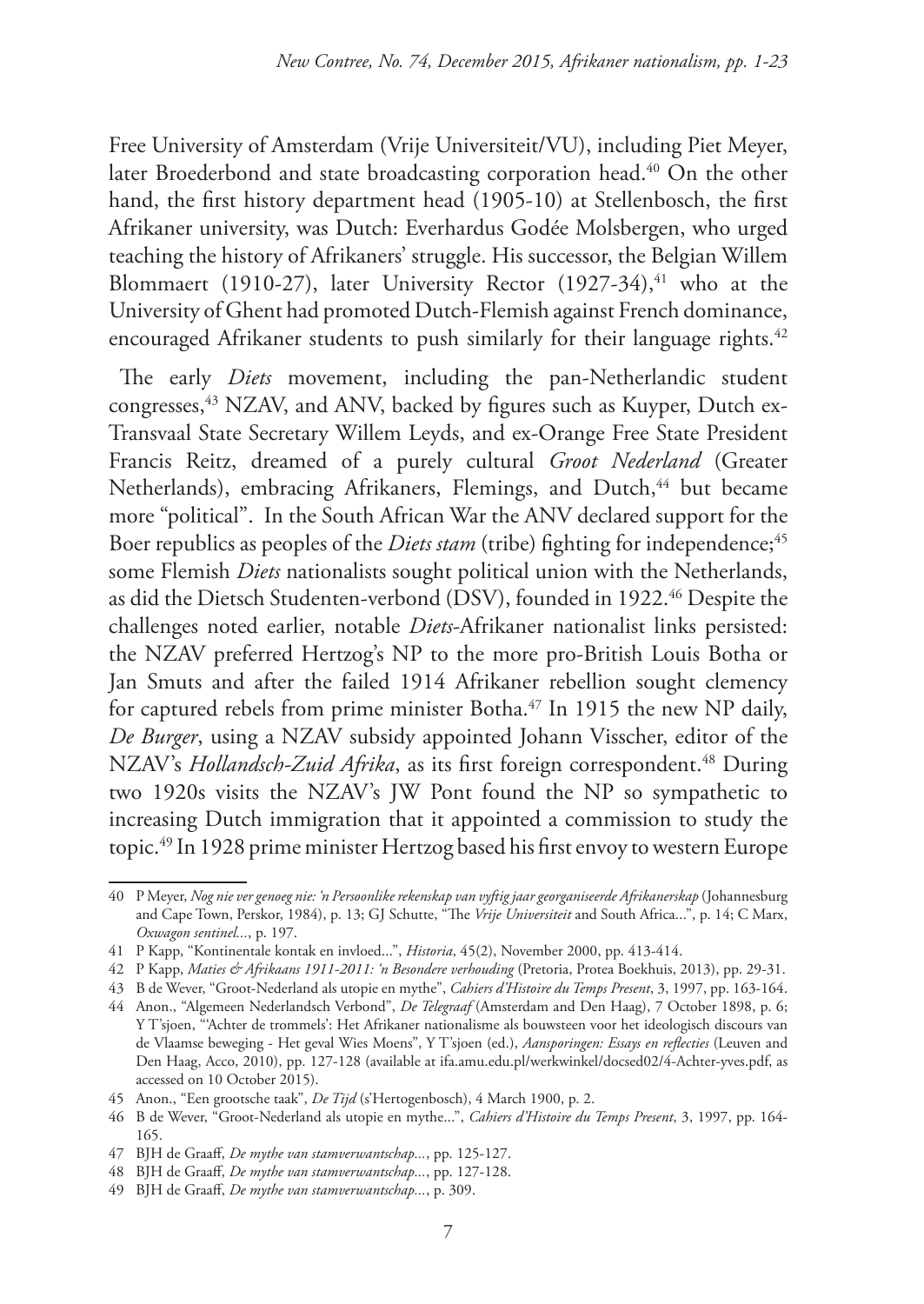at Den Haag.50 He appointed HDJ Bodenstein, ex-University of Amsterdam professor, *Die Burger* assistant editor and co-founder of the Dietsche Bond, which split in 1917 from the ANV to push harder for Dutch-Flemish union; Hertzog was the Bond honorary co-chairman.<sup>51</sup> When the NP won a seat plurality in 1920 the Bond cabled him, praising this triumph of the "Dietsch-Afrikaans ideal" and expressing the hope that it heralded reunification of all "'Dietsche' Afrikaners", benefitting the "whole *Dietsch stam*".52

 By 1933 the University of Amsterdam was considering a special chair in Afrikaans language and literature,<sup>53</sup> while the DSV organized a "Dietsch" student trip, hosted by the Federasie van Afrikaanse Kultuurvereniginge (Federation of Afrikaner Cultural Organisations);<sup>54</sup> the "honorary committee" included ANV, NZAV, and Dietsche Bond leaders, the Dutch education minister, Pretoria's envoy to Den Haag, and Malan, then South African education minister.<sup>55</sup> Schutte points out that rapid interwar modernisation led to nostalgia for an idealised past, encouraging interest in the *stamverwante* Afrikaners, going beyond a few hobbyists; South Africa's new sovereign dominion status also made it easier for the Dutch government to embrace it as part of a cultural "Groot Nederland" without alienating Britain.<sup>56</sup> By the late 1930s Kuyper's heir as ARP leader, prime minister Hendrikus Colijn, was attending South African events such as Kruger's birthday;<sup>57</sup> he sent a congratulatory radio message to the Pretoria Trek centenary celebration and Queen Wilhelmina a written one, while Frans Beelaerts van Blokland, her Council of State Vice-president, gave one in person.58 The next year South Africa's envoy, HD van Broekhuizen, gave the *Diets* student congress opening address; Diederichs was an invited speaker.<sup>59</sup>

# **Dutch neo-Calvinism and the emerging modern Afrikaner nationalist movement**

Afrikaners shared Dutch Calvinists' Bible and Psalm edition,<sup>60</sup> but not necessarily the "orthodoxy," still less the "neo-Calvinist" "Christian

<sup>50</sup> LMCN de Jongh, "Beelaerts bij de Boeren...", pp. 28, 38, 41.

<sup>51</sup> BJH de Graaff, *De mythe van stamverwantschantschap...*, pp. 147, 156, 291; Anon., "Dietsche Bond", *De Tijd*, 26 March 1929, p. 9.

<sup>52</sup> Anon., "De Dietsche Bond aan Generaal Hertzog", *Het Vaderland*, 7 April 1920, p. 2.

<sup>53</sup> Anon., "Leerstoel voor Afrikaansche taal te Amsterdam", *Algemeen Handelsblad* (Amsterdam), 16 May 1933, p. 4.

<sup>54</sup> Anon., "De Dietsche studiereis", *Algemeen Handelsblad*, 24 September 1933, p. 16.

<sup>55</sup> Anon., "Dietsche studiereis naar Zuid-Afrika", *De Telegraaf* (Amsterdam), 16 May 1933, p. 9.

<sup>56</sup> GJ Schutte, *De Vrije Universiteit en Zuid-Afrika: Deel 1...*, pp. 281-284.

<sup>57</sup> Anon., "Geboortedag wijlen Pres. Kruger herdacht", *De Tijd*, 11 October 1936, p. 5.

<sup>58</sup> LMCN De Jongh, "Beelaerts bij de Boeren...", pp. 69-70.

<sup>59</sup> Anon., "Het twintigste Dietsche studenten-congres", *Limburger Koerier* (Heerlen), 17 January 1939, p. 3.

<sup>60</sup> GJ Schutte, "The *Vrije Universiteit* and South Africa...", p. 14.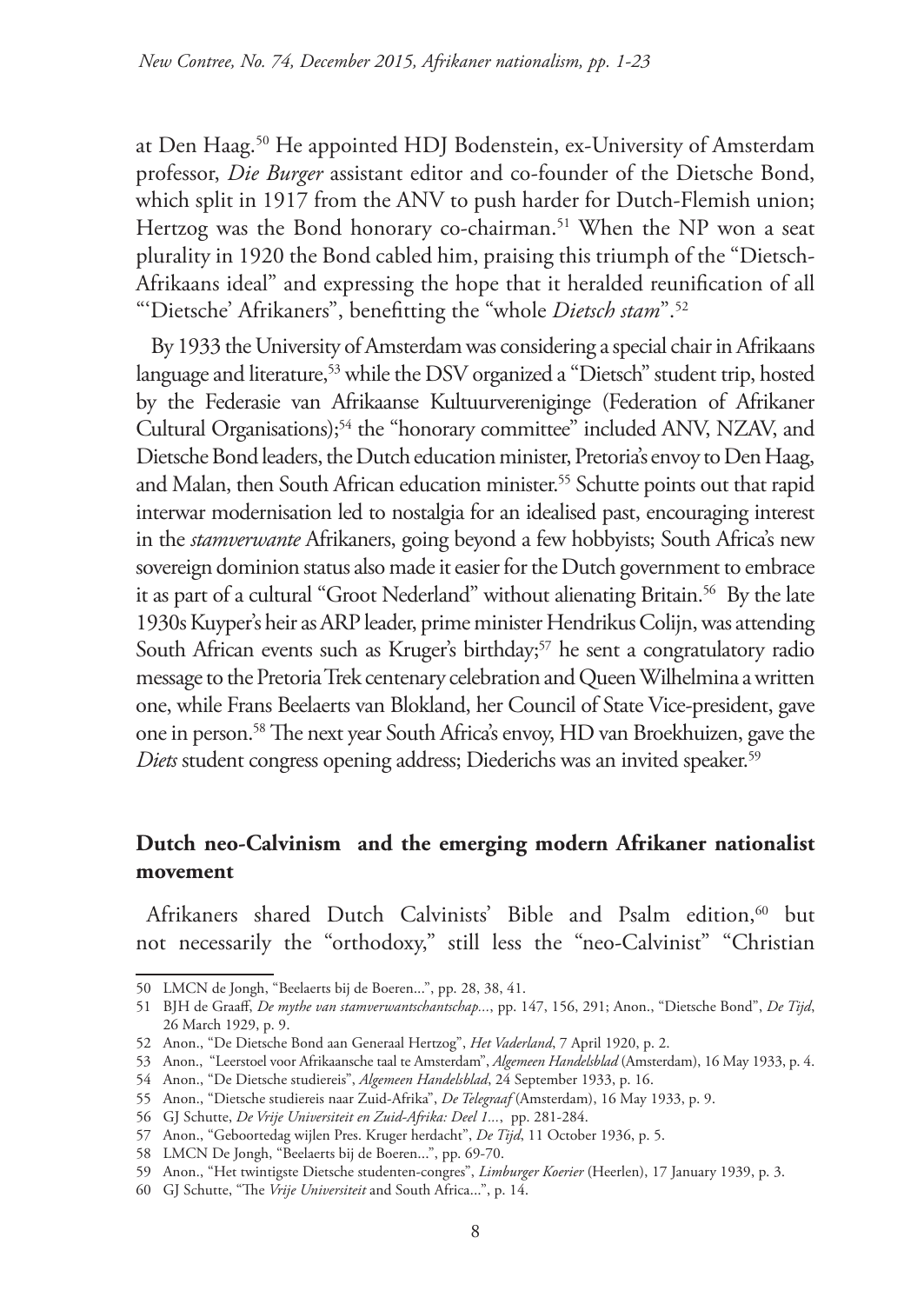nationalism" of Abraham Kuyper, theologian and prime minister (1901- 05), who saw Calvinism as the basis of the Dutch nation's character.<sup>61</sup> He rejected liberal Protestants' accommodating the secular state, but as God's "general grace" allowed engaging with a sinful world, he built up his orthodox Calvinist ARP which, along with parallel confessional bodies in spheres such as education, he regarded as key to returning the Dutch to their former greatness. 62

The first native-born Afrikaner clergy studying at Dutch universities, JJ Kotze and TF Burgers, adopted liberal, not orthodox Calvinist theology, which survived in the "mother" Afrikaans Reformed church, the Cape Nederduitse Gereformeerde Kerk (NGK), largely due to Scottish Presbyterian clergy imported by the British authorities and Afrikaners studying at Scottish universities.63 The Transvaal Nederduitse Hervormde Kerk had a more liberal theology, partly due to its many imported Dutch ministers having studied at secular universities.64 The ultra-orthodox Cape NGK minister SJ du Toit, who pushed a South Africa-wide pan-Afrikaner identity, introduced "political Calvinism" there.<sup>65</sup> Kuyper impressed him in a visit to the Netherlands,<sup>66</sup> as did neo-Calvinist private "Christian-National education",<sup>67</sup> inspiring "Christian-National" Dutch-language schools to thwart Anglicisation. Kuyper idealized the "thoroughly Calvinist" Boers<sup>68</sup> – no mere ethnic kin (*stamverwant*), like Anglicised North American emigrants, but spiritual kin ("geestverwant"), free of liberalism and unbelief.69 His daily *De Standaard* charged that missionaries depicted Boer racial policies unfairly.70 As NZAV founder, he advised the Transvaal's 1883-84 London delegation;<sup>71</sup> *De Standaard* noted Du Toit's acknowledging that his proposed 1882 program for his Afrikaner Bond party was based on that of Kuyper's Anti-Revolutionary Party.72

<sup>61</sup> GJ Schutte, "The Netherlands, cradle of apartheid...", pp. 396-297.

<sup>62</sup> GJ Schutte, *Nederland en de Afrikaners...*, pp. 155-157.

<sup>63</sup> J Gerstner, *The thousand generation covenant...*, p. 170, note 213.

<sup>64</sup> TD Moodie, *The rise of Afrikanerdom*,... pp. 59-60; GJ Schutte, "The Netherlands, cradle of apartheid?", Ethnic and Racial Studies, 10(4), October 1987, p. 399.

<sup>65</sup> FA van Jaarsveld, *The awakening of Afrikaner nationalism* (Cape Town, Human & Rousseau, 1961), pp. 109- 112, 211; GJ Schutte, *De Gereformeerde wereld...*, pp. 11-12.

<sup>66</sup> H Giliomee, *The Afrikaners...*, pp. 215-216.

<sup>67</sup> H Giliomee, *The Afrikaners...*, p. 219.

<sup>68</sup> See A Kuyper, *De crisis in Zuid-Afrika...*, pp. 8-9.

<sup>69</sup> GJ Schutte, *De Gereformeerde wereld...*, pp. 9-10.

<sup>70</sup> Editorial, "De annexatie van den Transvaal", *De Standaard* (Amsterdam), 2 June 1877, p. 1.

<sup>71</sup> GJ Schutte, "The place of Dutch historians..." pp. 27-28; R Elphick, "'The most superficial method imaginable': White critics of Anglo-Saxon missions," DL Robert (ed.), *Converting colonialism: Visions and realities in mission history, 1706-1914* (Grand Rapids, MI, Eerdmans, 2008), pp. 123-124.

<sup>72</sup> Anon., "Buitenland", *De Standaard*, 3 April 1882, p. 1.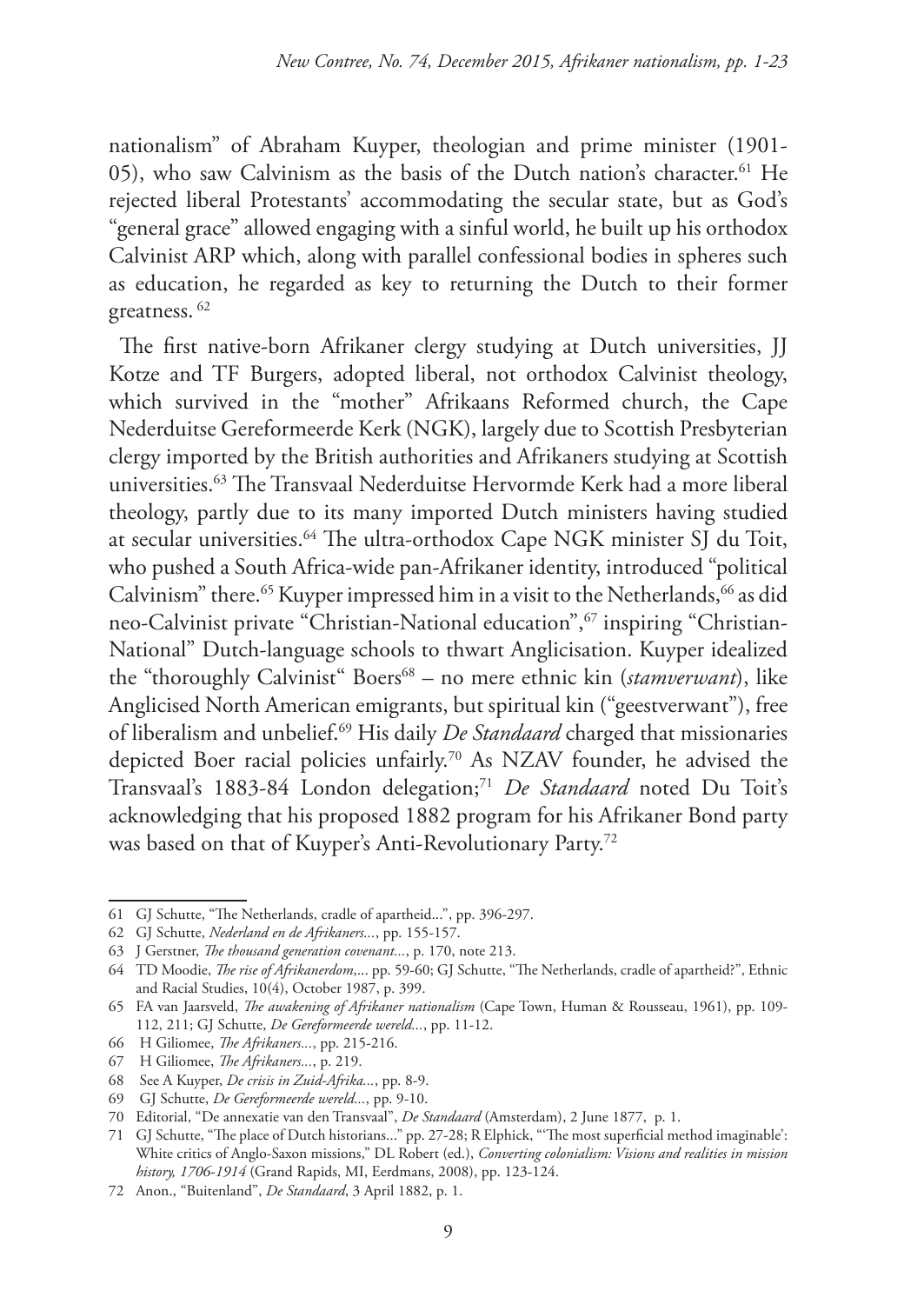Yet, unlike the ARP, Du Toit sought not a place for orthodox Calvinists in national life, but a united Christian Afrikaner national home,<sup>73</sup> alienating Kuyper as he, from 1881 Transvaal education superintendent, promoted state, not private confessional "Christian-National" education (a key ARP concern) and Afrikaans over Dutch, refusing to mandate the VU as Transvalers' university.74 Transvaal president Paul Kruger shared Kuyper's ultra-conservatism. He wanted a state primarily Afrikaner and "Christiannational" in character, but space for those not sharing his strict Calvinism; a Transvaal patriot, he upset Kuyper when he proposed a local university rather than send students to the VU. No pan-Afrikaner nationalist, he also opposed Du Toit's Bond. Du Toit's pan-Afrikaner ideas had little support even in the Bond, becoming the major "Cape Dutch" political party, promoting Dutch rather than Afrikaans language rights.<sup>75</sup> It is thus difficult to identify a 19th century South African analogy to Kuyper's "Christian nationalist" ideal of an orthodox Calvinist politico-religious movement preserving their values as the core of the nation by remaining separate from those who were thought to have lost their way to liberal and secular influences.

Still, when after the South African War SJ du Toit's theologian-poet son JD du Toit (the poet "Totius") helped revive Afrikaner nationalism, Dutch neo-Calvinism and "Christian nationalism" were surprisingly influential. Like Kruger and some one tenth of Afrikaners, JD du Toit belonged to the small, ultra-Calvinist Gereformeerde Kerk (GK), organized from 1858 by Rev. Dirk Postma, sent by the Dutch ultra-orthodox Separated Christian Reformed Church (which later merged with Kuyper's supporters in the state Hervormde Kerk to form the Gereformeerde Kerken in Nederland); Postma promoted similar separation from "anti-Christian" "liberal" influences but rejected the political engagement favoured by Kuyper. Du Toit and Postma's grandson Ferdinand studied at Kuyper's VU, which due to exceptional wartime support for the Boers by Kuyper and his followers became more acceptable to Afrikaners, even Stellenbosch NGK Seminary professors, for advanced studies. At the VU Du Toit adopted the ultra-Calvinist notion of self-isolation to preserve identity and values; a leader of the second Afrikaans language movement, in 1905 he and Ferdinand were founding professors of what became the

<sup>73</sup> GJ Schutte, "The place of Dutch historians...", pp. 28-29; GJ Schutte, *A family feud*, pp. 15-22; GJ Schutte, *De Vrije Universiteit en Zuid-Afrika: Deel 1...*, pp. 37-43.

<sup>74</sup> GJ Schutte, *A family feud...*, pp. 27-31; GJ Schutte, *Nederland en de Afrikaners...*, pp. 157, 178-179; GJ Schutte, *De Vrije Universiteit en Zuid-Afrika: Deel 1...*, pp. 65-69.

<sup>75</sup> GJ Schutte, "The Netherlands, cradle of apartheid..." pp. 399-400; GJ Schutte, *Nederland en de Afrikaners...*, pp. 179-180, 190; I Hexham, *The irony of apartheid...*, p. 32.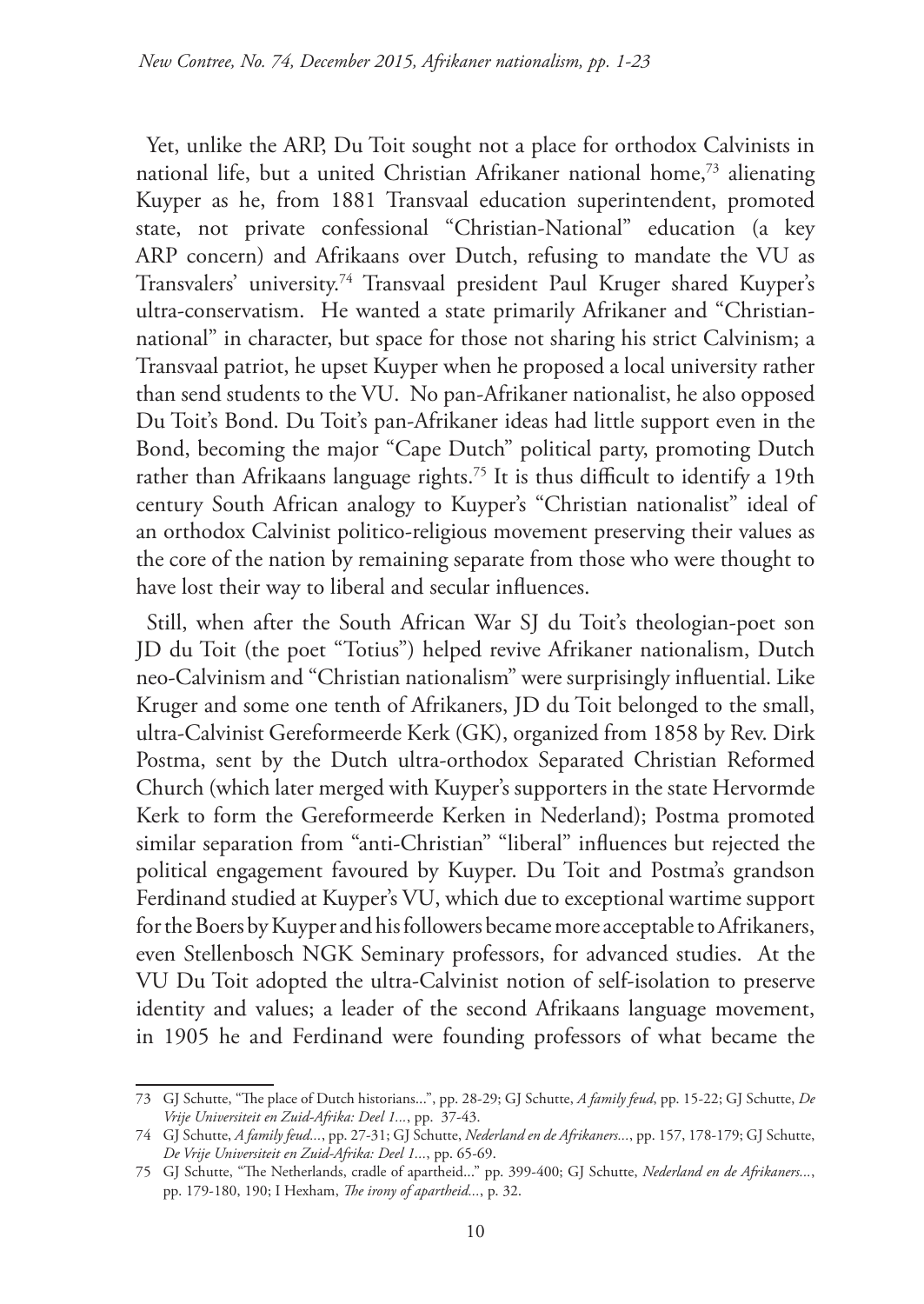GK-affiliated, Potchefstroom University College,76 which aspired to be like the VU.77 With Rev. Postma's son Willem, who linked religious and racial purity, Du Toit helped flesh out an anti-British Afrikaner nationalism that fed into the early NP,78 in which GK members were disproportionately present. Dutch immigrant GK member Jan Kamp, a longtime editor of Kuyper's *De Standaard*, edited Potchefstroom's pro-Hertzog *Het Westen*; when it moved to Bloemfontein as the NP organ *Het Volksblad* in 1916, Kamp became first editor of the Pretoria NP newspaper *Ons Vaderland*. 79

In the 1930s Afrikaners who had studied in the Netherlands revived neo-Calvinism, notably Kuyper's view that God's sovereignty over life required "Christian politics", with the state respecting "social spheres", given sovereignty by God.<sup>80</sup> The biggest advocates were at Potchefstroom. Here Hendrik Stoker, building on Postma and SJ and JD du Toit, linked Kuyper's ideas to nationalism by adding an ethnic aspect.<sup>81</sup> Afrikaner theorists used Kuyper's language on diversity as rooted in creation, nation as organism, and "sovereignty of separate spheres" of life to substitute more idealist notions of nation, *volk*, and culture for crude biological determinist justifications of segregation and white supremacy.<sup>82</sup>

Schutte points out, however, that as that most Afrikaners favored a broad movement to mobilise the *volk*, the GK was so small a minority, and Afrikaners had relatively minor religious differences, unlike the more numerous Dutch neo-Calvinists (who broke with the larger "national" Dutch movement, linked to the liberal state Hervormde Kerk), Afrikaner neo-Calvinists remained to guide and lead their people from within. This required modifying "Christian nationalism," seeking to unite the whole national movement, regardless of social vision or religious viewpoint, on the basis of a more or less "Christian national" basis far vaguer and more individualistic than that preferred by most GK members.83 Afrikaners had their own nationalist political party, trade

<sup>76</sup> Compare PF van der Schyff, *Wonderdaad...! die PUK tot 1951: Wording, vestiging en selfstandigheid* (Potchefstroom, PU vir CHO,2003), pp. 20-57; 64-68; 102-107;129-130; 136-149.

<sup>77</sup> C Bloomberg, *Christian-nationalism and the rise of the Afrikaner Broederbond...*, p. 78; GJ Schutte, *De Gereformeerde wereld...*, pp. 15-18, 20-22.

<sup>78</sup> I Hexham, *The irony of apartheid...*, pp. 1-64, 128-188.

<sup>79</sup> I Hexham, *The irony of apartheid...*, pp. 176-177.

<sup>80</sup> I Hexham, *The irony of apartheid*,... pp. 109-115.

<sup>81</sup> TD Moodie, *The rise of Afrikanerdom...*, pp. 160, 162.

<sup>82</sup> J Durand, "Afrikaner piety and dissent", C Villa-Vicencio and J de Gruchy (eds.), *Resistance and hope: South African essays in honour of Beyers Naudé* (Grand Rapids, MI, Eerdmans, 1985), p. 42; S Dubow, *Illicit union: Scientific racism in modern South Africa* (Johannesburg, Witwatersrand University Press, 1995), pp. 260, 262, 283; PF van der Schyff, *Wonderdaad...! ...*, pp. 129-149; 166-167; 175-178.

<sup>83</sup> GJ Schutte, *Nederland en de Afrikaners...*, pp. 191-192.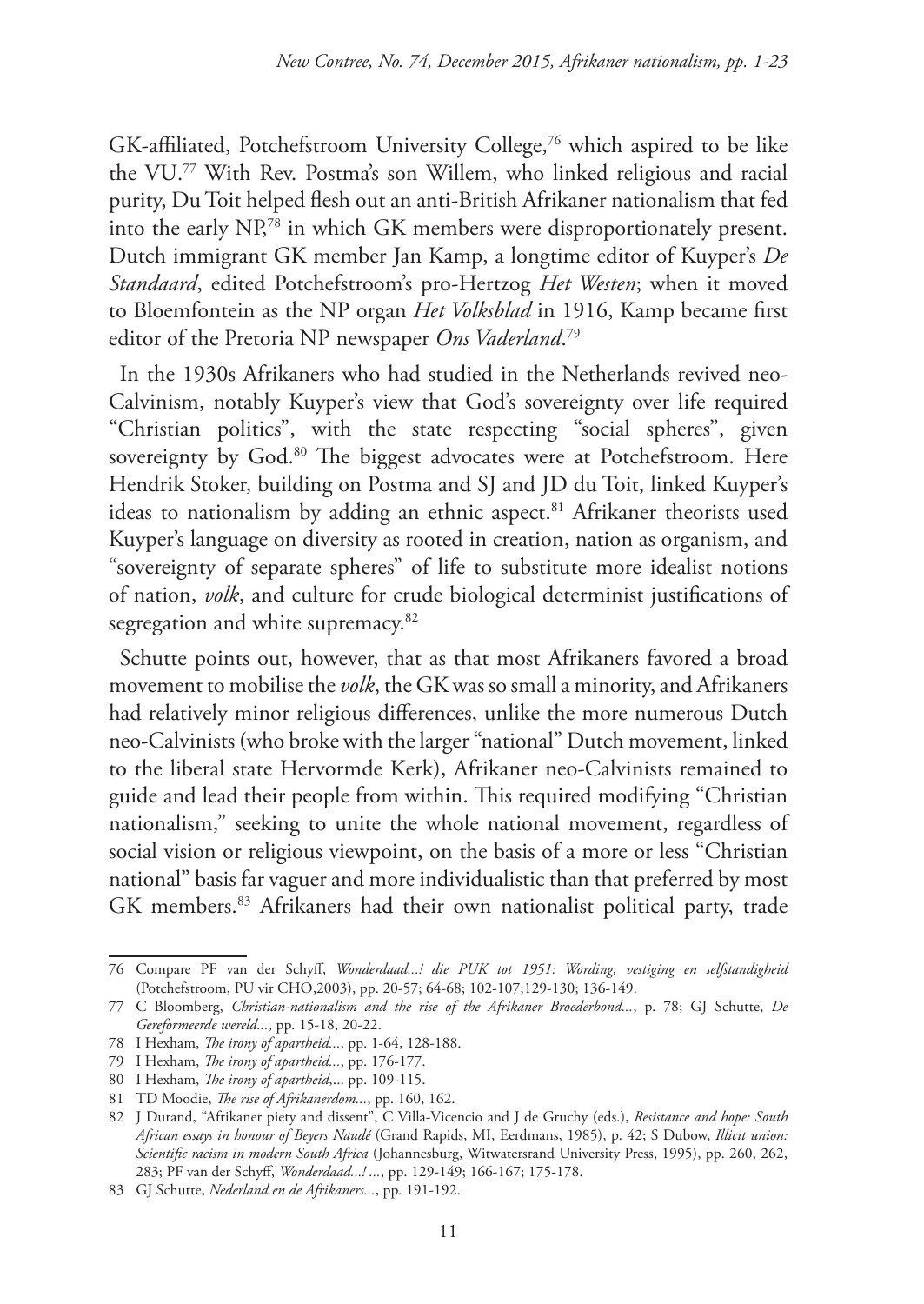unions, and cultural and economic organisations, but there was no equivalent of confessional Dutch bodies such as the ARP and its affiliated organisations such as the Christelijk-Nationaal Vakverbond (Christian-National Trade Union), or professedly Christian universities, with the partial exception of the Potchefstroom Universiteit vir Christelike Hoër Onderwys (PU vir CHO).<sup>84</sup>

#### *Diets* **nationalism, the authoritarian right and German** *volks***-nationalism**

Schutte argues that despite efforts, in light of this modification, to recast various actions in Kuyperian terms, in the 1930s and 1940s neo-Calvinists had less influence on Afrikaner nationalism than *volks*-nationalism, which belonged to a secular, conservative, authoritarian nationalist tradition, significantly influenced by contemporary German examples.<sup>85</sup> The Afrikaner neo-Calvinist revival certainly coincided with an increasingly authoritarian shift in *Diets* nationalism. The Dutch Nasionaal-Sosialistiese Beweging (National Socialist Movement/NSB), like the Flemish Verdinaso (League of *Diets* National Solidarists) and Vlaamsch Nationaal Verbond (Flemish National League/VNV), sought an authoritarian *Diets volk* state merging Flanders and the Netherlands.<sup>86</sup> The DSV and the Afrikaans-Nasionale Studentebond, led by *volks*-nationalists Nico Diederichs, Piet Meyer, and JFJ van Rensburg, organized "*Diets* student tours" of each other's countries from 1935 to 1938;87 only interest in authoritarian regimes explains including in the itinerary both Nazi Germany and Fascist Italy.<sup>88</sup> Meyer told the 1937 ANS Congress that dictatorship was the true form of democracy.<sup>89</sup> Diederichs informed a German Foreign Office official that he favored replacing liberaldemocratic parliamentarism with an authoritarian state.<sup>90</sup> Van Rensburg later headed the fascistic Ossewabrandwag (Ox-Wagon Guard/OB). In his inaugural oath as OB Commandant-General he swore to uphold the traditions of "our *Diets*-Afrikaans" *volk* connection and the struggle for an "independent

<sup>84</sup> GJ Schutte, *De Gereformeerde wereld...*, p. 22. Potchefstroom Universiteit vir Christelike Hoër Onderwys (PU vir CHO) refers to Potchefstroom University for Christian Higher Education.

<sup>85</sup> GJ Schutte, *Nederland en de Afrikaners...*, p. 192.

<sup>86</sup> J Stengers, "Belgium", H Rogger and E Weber (eds.), *The European right: A historical profile* (Berkeley and Los Angeles, CA, University of California Press, 1966), pp. 150-155; B de Wever, "Groot-Nederland als utopie en mythe....", pp. 172, 176.

<sup>87</sup> LMCN de Jongh, "Beelaerts bij de Boeren...", p. 47.

<sup>88</sup> Anon., "Zuid-Afrikaansche studentenreis", *De Tijd*, 16 February 1939, p. 5.

<sup>89</sup> Anon., "Diktatuur is demokraties", *Die Transvaler*, 4 October 1937, p. 4.

<sup>90</sup> United States National Archives, College Park, MD, Microfilm Series (hereafter USNAMS), T-120, Captured German Foreign Office records, Reel 317, frame 241194, "Unterredung mit Professor Diederichs, Suedafrika, am. 19. Mai 1939", p. 4.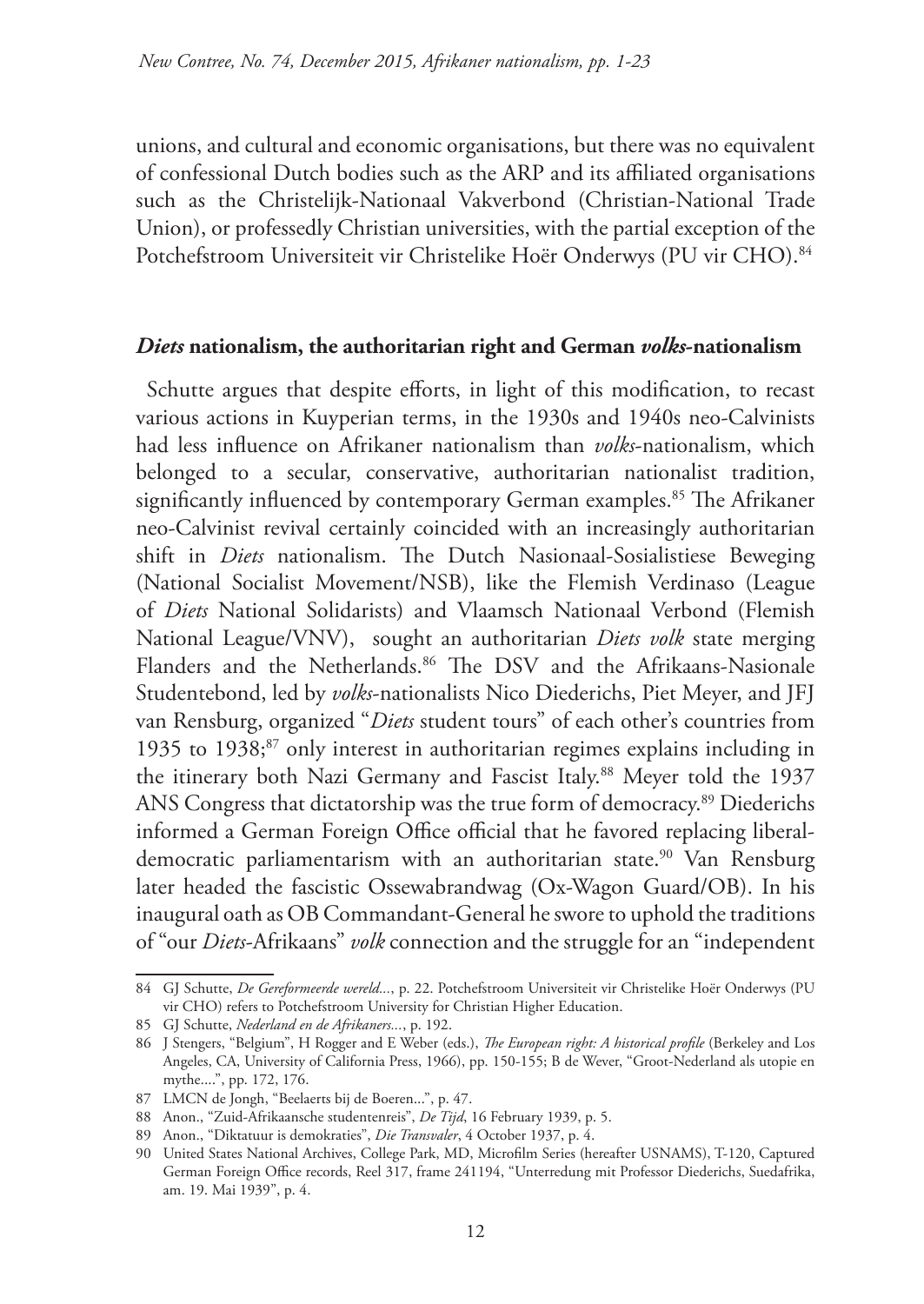*Diets*-Afrikaans *volk* existence",91 mirroring *Diets*-related language in all new OB members' oath.92

*Diets* nationalism was not inherently Nazi but was closely linked to Germaninspired Romantic *volks*-nationalism; "Dietsch", old Flemish for "Dutch," could also broadly mean "German".93 *Diets* enthusiasts' talk of shared blood and Germanic ties thus opened the door to extremism.<sup>94</sup> The 19th century *Diets* nationalism celebrated both pan-Netherlandic links and ties to a broader Germanic community: activists such as CJ Hansen had sought a pan-Low German as much as a pan-Dutch movement.<sup>95</sup> After a 1890 concert Netherlands Performing Artists' Union chairman Willem Nicolaï stated that the featured German-born composer Gustaf Heinze could claim *Diets* blood, uniting both peoples' Germanic traits.<sup>96</sup> In World War I Dutch historian Frederik Gerretson sought a Greater Netherlands in a German *Mitteleuropa* (central Europe).97 Under Nazi occupation *Diets* enthusiasts such as the NSB's Anton Mussert and VNV's Staf de Clerq veered between seeking a Greater Netherlands and Greater Germany,98 as did the ANV's *Neerlandia* editor, Jan de Vries, believing the war might enable a Netherlands-Flanders union,<sup>99</sup> but drawing closer to the "great German idea", he joined the pro-Nazi Dutch Cultural Council and SS.100

Radical Afrikaner *Diets* nationalists such as Diederichs or Van Rensburg were also Romantic *volks*-nationalist Germanophiles; pan-Netherlandic nationalism as a close cousin, even variant, of German-inspired Romantic *volks*-nationalism allowed a bridge to sympathy with Nazism. 1930s *Diets* tours led by ANS figures such as Diederichs or Meyer visited Germany after Belgium and the Netherlands;<sup>101</sup> Meyer recalled accepting Rudolf Hess's

<sup>91</sup> See OB pamphlet, Anon., *Leier van die gedissiplineerde Afrikanerdom: Dr. JFJ van Rensburg – Lewensbeskrywing en drie toesprake* (Johannesburg, Voortrekkerpers, n.d.), p. 3.

<sup>92</sup> See text of OB "gelofte" (oath), illustration, PF van der Schyff (ed.), *Die Ossewabrandwag: Vuurtjie in droë gras* (Potchefstroom, History Department, Potchefstroom Universiteit vir Christelike Hoër Onderwys, 1991), p. xxiii.

<sup>93</sup> A Vandenbosch, *Dutch foreign policy since 1815* (Den Haag, Springer, 1959), p. 150; DCS du Preez, "Die Dietse verband", *Koers*, 19(4), 1952, p. 194.

<sup>94</sup> P de Klerk, "Afrikaners en Nederlanders: Stamverwante?", *Koers* 63(4), 1998, p. 304.

<sup>95</sup> A Vandenbosch, *Dutch Foreign Policy Since 1815...*, p. 150.

<sup>96</sup> Anon., "Kunst en Letteren", *De Tijd*, 5 December 1890, p. 3.

<sup>97</sup> L Wils, "De Grootnederlandse geschiedschrijving", *Revue Belge de Philologie at d'Histoire*, 61(2), 1983, p. 323.

<sup>98</sup> B de Wever, "Groot-Nederland als utopie en mythe...", pp. 174-176.

<sup>99</sup> J de Vries, "Groot-Nederlanders en Klein-Nederlanders", *Neerlandia*, 11(2), September 1940, pp. 113-115.

<sup>100</sup> H Junginger, "Introduction", H Junginger (ed.), *The study of religion under the impact of fascism* (Leiden, Koninklijke Brill NV, 2008), pp. 72-75.

<sup>101</sup> See the discussion of the fourth tour itinerary, Anon., "Vertrek Zuid-Afrikaansche studenten", *Het Vaderland*, 9 February 1938, p. 6.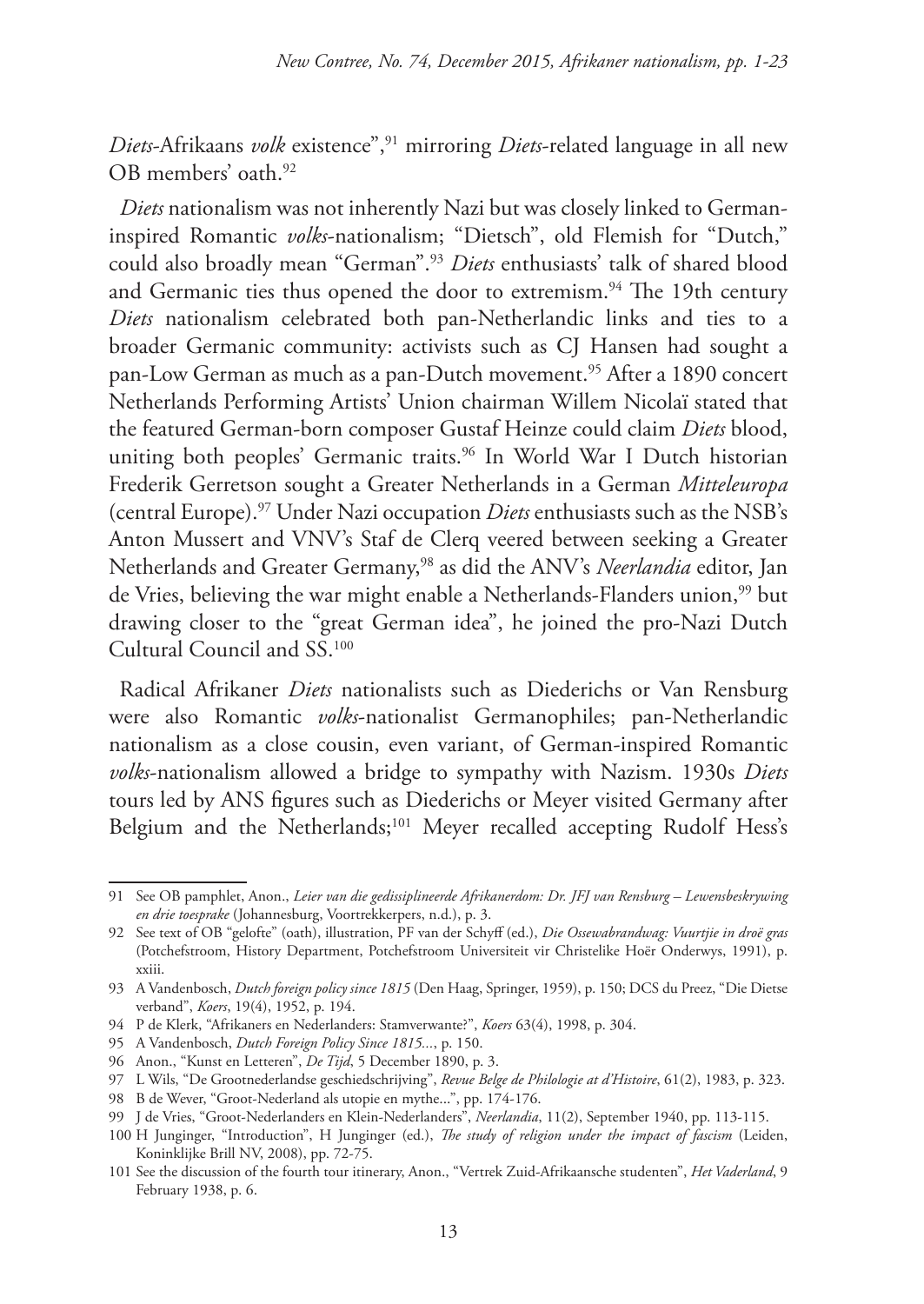offer to ski on the Alpine slopes and see Hitler close up.102 Van Rensburg's admiration for Germany and national socialism led to favorable Nazi comment when he visited in 1936.103 Diederichs argued like a classic German Romantic nationalist in *Nasionalisme as lewensbeskouing en sy verhouding tot internasionalisme* (Nationalism as a worldview and its relationship to internationalism) that full human self-realisation was only possible through the nation, "the fulfilment of the individual life",104 language also akin to that of Nazism.

Mainstream Afrikaner nationalists' stance was murkier, not least due to Nazi treatment of the churches, although more moderate figures could also interpret *Diets* broadly. Malan had earlier used the term in the sense of the "general language" to which Afrikaans belonged,<sup>105</sup> but after World War II he and other top Afrikaner nationalists were patrons of a Dietse Kinderfonds (*Diets* Children's Fund) enabling adoption of a Dutch or (like Malan) a German war orphan.106

#### **Malanite nationalism, "Christian nationalism", and** *volks***-nationalism**

Giliomee thinks Kuyperian influence on the NP exaggerated, at least on Malan's inner circle, as he drew on anti-Kuyperian thought at Utrecht, the Cape NGK evangelical focus on prayer, mission, education, and a puritanical life-style, and George Berkeley's ethical emphasis (his Utrecht thesis subject), encouraging modernization and social activism, whereas neo-Calvinism grounded all life in biblical doctrine.<sup>107</sup> At Utrecht, more theologically liberal than the VU, Malan grew suspicious of combining religion and politics as neo-Calvinists did, although he himself later entered politics.<sup>108</sup> Koorts sees Malan as more liberal than Kuyperians on evolution or the use of higher criticism to read the Bible.109 Malan's NP also allowed women a larger role

<sup>102</sup> P Meyer, *Nog nie ver genoeg nie...*, p. 2.

<sup>103</sup> See USNAMS, T-120, reel 3017, frame E491148, Herr Dieckhoff to J Smuts, 20 August 1936; reel 3017, frame E491215, B Stiller to German Foreign Office, 28 April 1937.

<sup>104</sup> N Diederichs, *Nasionalisme as lewensbeskouing en sy verhouding tot internasionalisme* (Bloemfontein et al, Nasionale Pers, 1936), p. 3.

<sup>105</sup> DF Malan, "Afrikaans as amptelike taal: Toespraak voor die verenigde sitting van albei huise van die parlement op 8 Mei 1925", SW Pienaar (ed.), *Glo in u volk...*, p. 182.

<sup>106</sup> L Koorts (formerly Korf), "Behind every man: DF Malan and the women in his life, 1874-1959", *South African Historical Journal*, 60(3), September 2008, p. 419.

<sup>107</sup> H Giliomee, *The Afrikaners...*, p. 327; C Marx, *Oxwagon sentinel...*, p. 193, note 16.

<sup>108</sup> L Koorts, "DF Malan...", pp. 53-54, 87.

<sup>109</sup> L Koorts, *DF Malan and the rise of Afrikaner nationalism...*, pp. 66-67.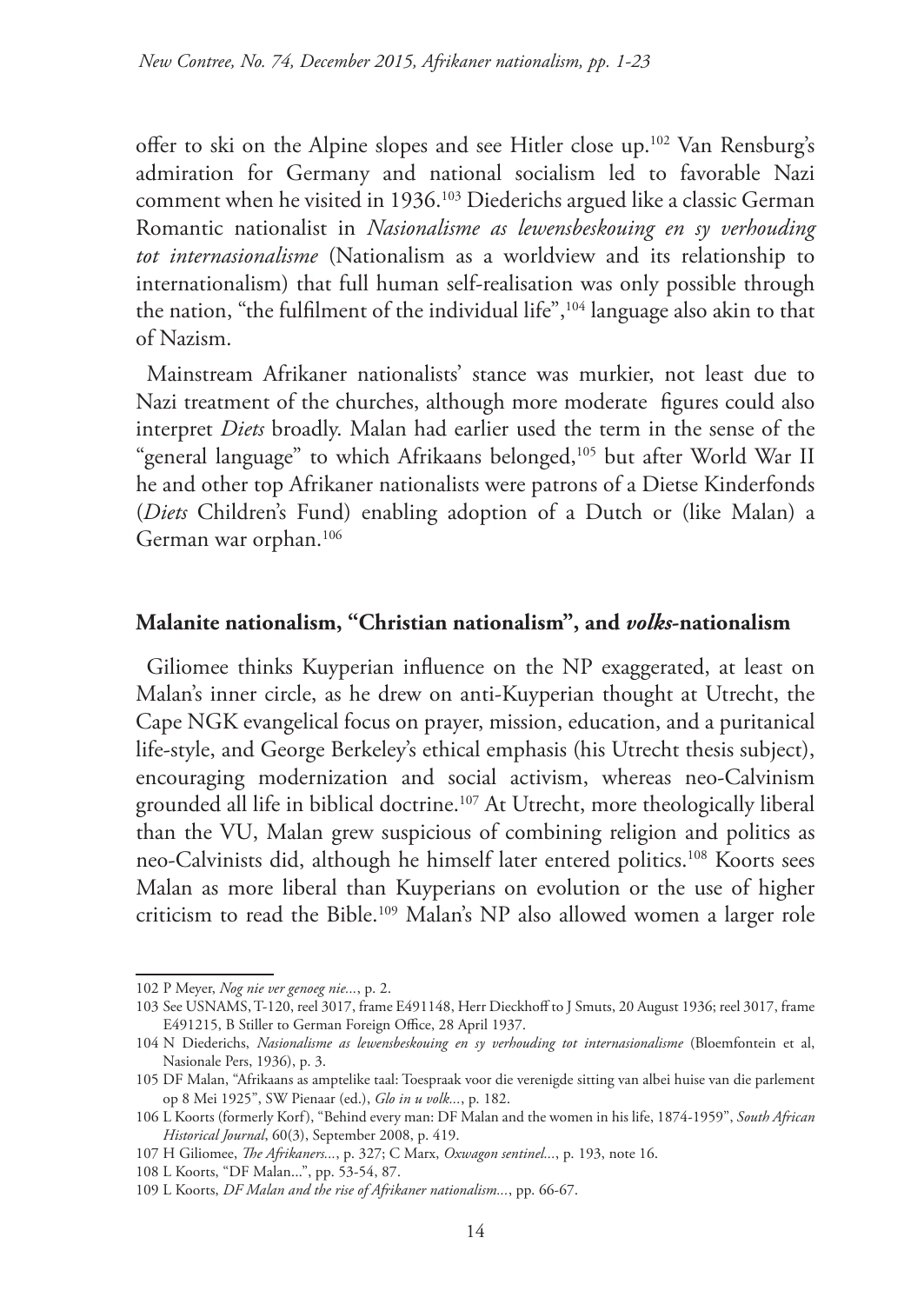long before Kuyper's ARP did so.<sup>110</sup>

 Giliomee argues that Malan favored more the *volkskerk* (people's church) approach: the NGK as the Afrikaners' church had to help them overcome poverty and preserve their culture and ethnic character.<sup>111</sup> Ironically, this aligned him in part with radical, German-influenced *volks*-nationalist northerners such as Diederichs and Meyer, reflecting German idealist and Romantic nationalist influences in his education and interests, from the antirationalist *Reveil* Reformed movement at Utrecht, where he did his doctorate, and at the Stellenbosch seminary, where several of his professors were Utrecht graduates. They included NJ Hofmeyr, influenced by the German Romantic philosopher Schleiermacher, who stressed religious experience over doctrine. Malan was influenced by three other German Romantic philosophers: Kant, his MA thesis subject, Hegel and Fichte, who stressed the link between nationalism and language, Malan's concern as a champion of Afrikaans.<sup>112</sup> Another expression of *volkskerk* theology was German missionary societies' influence on Malan's own NGK's missionary policy, favoring separate "national" churches based on language and culture, which also reflected German Romanticism.113

Was Malanite nationalism thus more aligned with German *volks*-nationalism or at least *Diets* nationalism than Kuyperian Dutch "Christian nationalism"? Malan never showed much interest in Kuyper's theology.114 Yet, his 1915 last sermon, justifying entering politics, cited Kuyper as a churchman also feeling called to serve in the broader terrain of *volk* life, as its problems could only be solved by acknowledging God's lordship there too.<sup>115</sup> Both wanted each church to care for its poor.<sup>116</sup> Their parties praised democracy and criticized capitalism and socialism, but wanted the state to aid the poor, opposing individualistic

<sup>110</sup> H Hoekstra, "Verlangen naar macht: Henriëtte Kuyper en de opvolging van haar vader", *Tijdschrift voor Geschiedenis*, 119(3), 2006, pp. 354, 358; L Korf, "Behind every man...", *South African Historical Journal*, 60(3), September 2008, pp. 408-410; PW Coetzer, JH Le Roux, KJ De Beer, JPC Mostert and JA du Pisani, *Die Nasionale Party Deel 4: Die "Gesuiwerde" Nasionale Party 1934-1940* (Bloemfontein, Institute for Contemporary History, 1986), pp. 16-17.

<sup>111</sup> H Giliomee, *The Afrikaners*, pp. 327-328.

<sup>112</sup> L Koorts, "DF Malan...", pp. 34-35; *DF Malan and the rise of Afrikaner nationalism...*, pp. 13-15, 46-47.

<sup>113</sup> L Koorts, *DF Malan and the rise of Afrikaner nationalism...*, p. 46.

<sup>114</sup> L Koorts, *DF Malan and the rise of Afrikaner nationalism...*, pp. 43-44.

<sup>115</sup> DF Malan, "Dan kom ek om", 13 June 1915, SW Pienaar (ed.), *Glo in u volk...*, pp. 13-14.

<sup>116</sup> Giliomee argues that Hertzog too was likely influenced during his study in the Netherlands by Kuyper's concern for proper wages, based on the Calvinist principle that one had a right to a decent living. See H Giliomee, *The Afrikaners...*, pp. 326-327.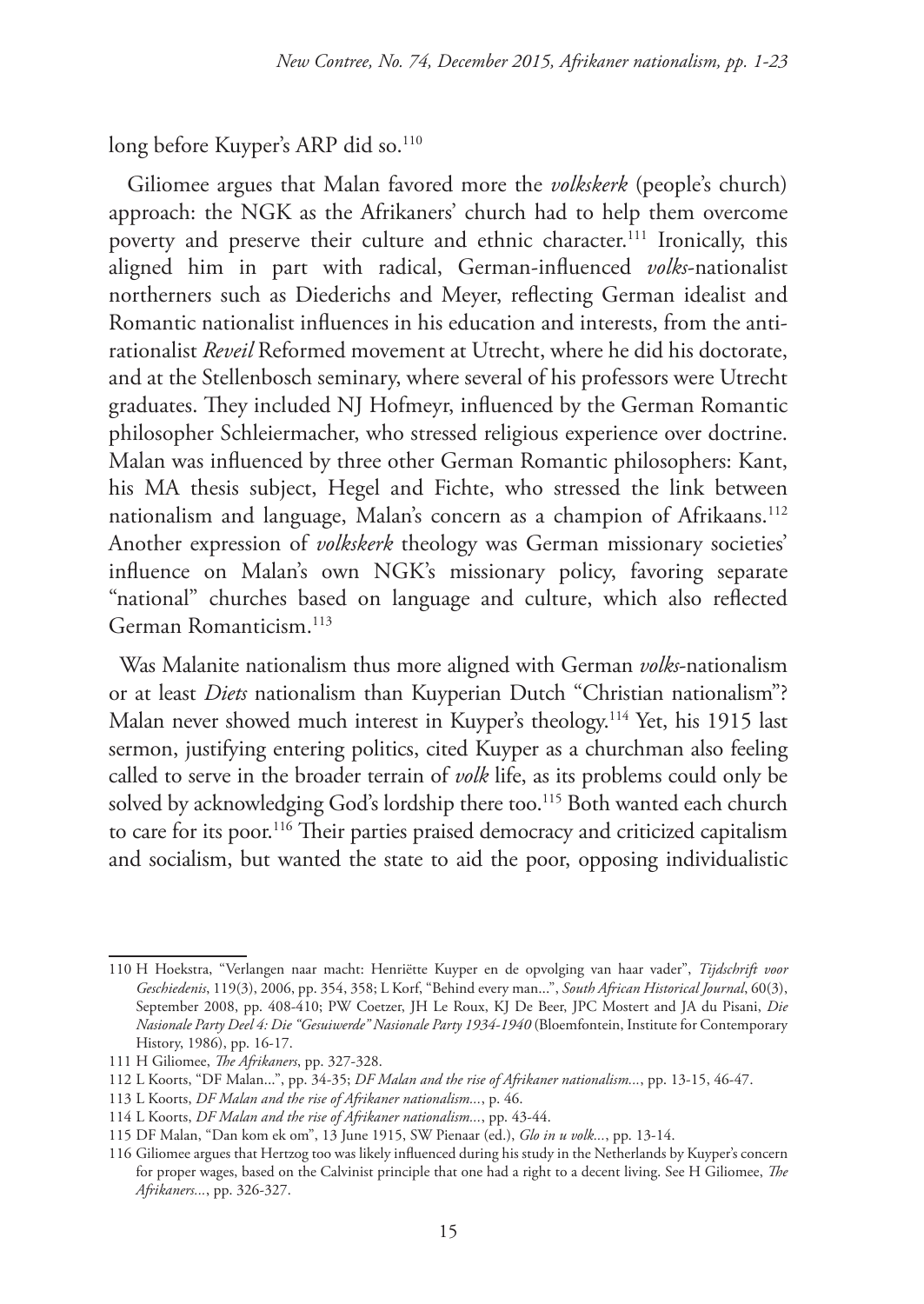liberalism.117 Like the ARP, most Afrikaner nationalists opposed liberal secularism, creating a network of "Christian-National" youth, educational, cultural, recreational, and economic bodies, which may seem like a "Calvinist society within a society" like the Dutch *Gereformeerde volksdeel* (Reformed people's sector), although they differed in one key aspect: they were not limited to ultra-orthodox Calvinist circles.

New NP members swore to seek to develop *volk* life "along the Christian-National path".118 In 1935 the Transvaal NP executive used a Kuyperian term in urging asserting the government's duty, "taking into account the sovereignty in own sphere", to honor Sunday as a day of rest.119 Pieter de Klerk notes even the OB claimed a "Christian-national" basis for a future republic.<sup>120</sup> He posits that for most Afrikaners "Christian national" was just a hackneyed term.121 Yet, Malan insisted that opening the NP program of principles by acknowledging the "supreme lordship of Almighty God" was no mere decoration.122 In his memoirs he noted that his 1942 motion on a republic required it to be "Christian-national" in essence (*wese*) and character;<sup>123</sup> he told Parliament, "We want to base our state on the Christian religion". This statist stress was admittedly less Kuyperian than "*volks*-nationalist", but he intended more than a vague cliché, asserting that they (the NP) wanted to adopt for their state the Christian "world conception" and that they wanted "to adopt it fully".124

Like Giliomee, as noted earlier, Schutte discounts Kuyperian influence; he contrasts German-oriented "*volks*-nationalists" like Diederichs or Meyer, who he argues most affected Afrikaner nationalism in the 1930s and 1940s, with Kuyperians like Stoker, who asserted that "*volks*-nationalists" idolized the nation, subjecting individuals too much to society.<sup>125</sup> Kuyper himself

123 DF Malan, *Afrikaner-volkseenheid...*, p. 98.

<sup>117</sup> On Kuyper's politics, see H von der Dunk, "Conservatism in the Netherlands", *Journal of Contemporary History*, 13(4), October 1974, pp. 50-751; for class-based analyses of the NP support base, see D O'Meara, *Volkskapitalisme: Class, capital and ideology in the development of Afrikaner nationalism 1934-1948* (Johannesburg, Ravan, 1983) and *Forty lost years: The apartheid state and the politics of the National Party 1948- 1994* (Johannnesburg, Ravan, 1996).

<sup>118</sup> Anon., *Ons party en die OB: Samewerking misluk* (Cape Town, Cape Town Head Office of Herenigde NP, ca. 1941), p. 28.

<sup>119</sup> National Archives, Cape Archives Depot, Cape Town, A1793, Senator DH van Zyl Papers, Box 6, *Aanbeveling van Transvaalse hoofbestuur* (Pretoria, Transvaal Pers, 1935).

<sup>120</sup> P de Klerk, "Die ideologie van die Ossewa-Brandwag," PF van der Schyff (ed.), *Die Ossewabrandwag*, p. 310.

<sup>121</sup> P de Klerk, "Nederlandse nasionalisme en Afrikaner-nasionalisme...", Koers 63(4), 1998, pp. 334-335.

<sup>122</sup> Cape NP, *Die Nasionale Party van die Kaapprovinsie: Notule van die negentiende kongres (Somerset-Wes 1934)* (Cape Town, Nasionale Pers, 1935), pp. 32-33.

<sup>124</sup> Union of South Africa, *House of Assembly Debates*, 43, 13 January 1942, cols. 40-41.

<sup>125</sup> GJ Schutte, "The Netherlands, cradle of apartheid..." p. 401; GJ Schutte, *Nederland en de Afrikaners...*, p. 192.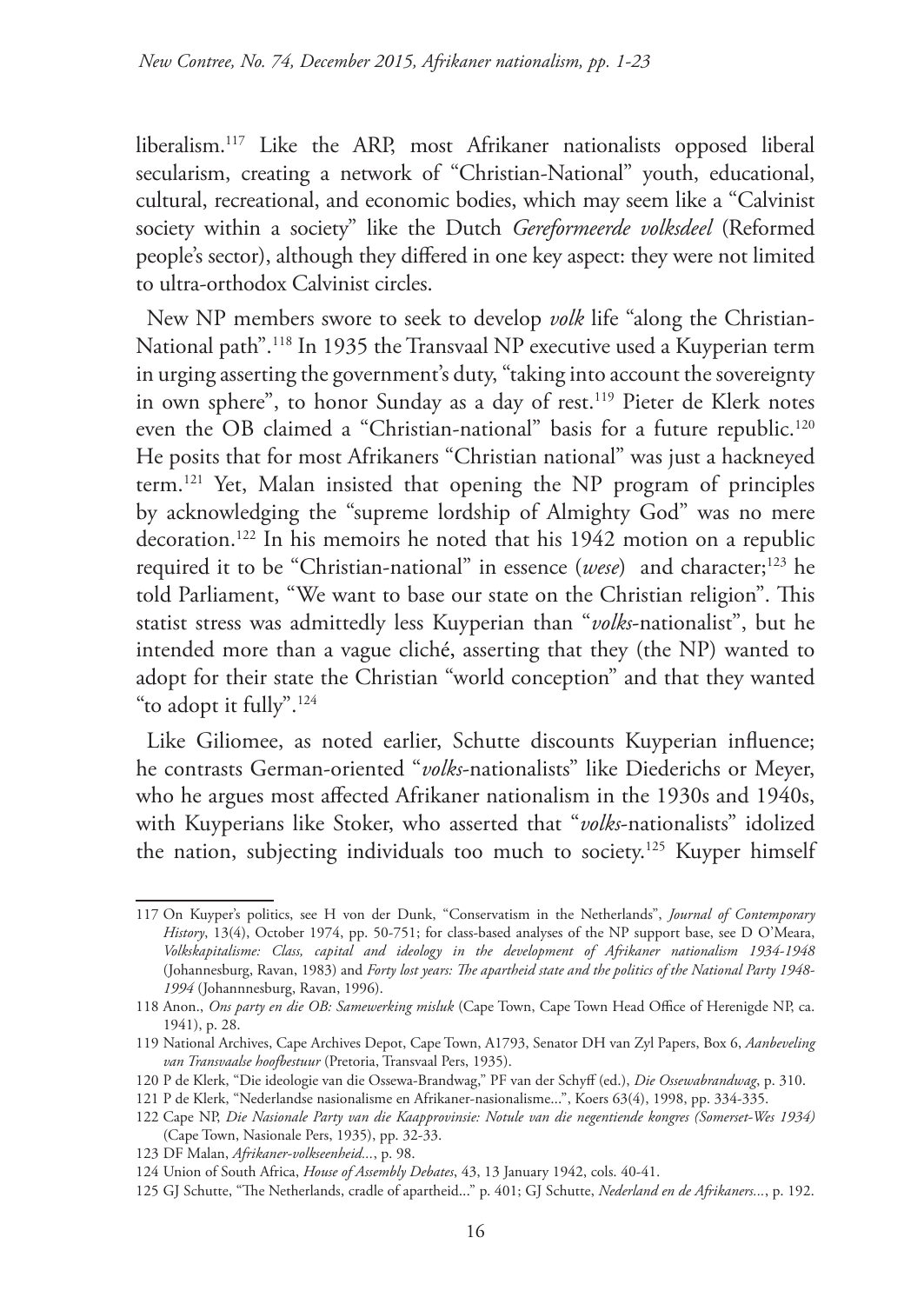rejected the idea of the sovereignty of the state, which he tied especially to Germany, for placing the state above God.126 Yet, even Meyer, a VU alumnus, tried to blend authoritarianism, Calvinism, and Kuyper's idea of "sovereignty in own spheres", arguing that the "totalitarianism of the *volks-beweging*" (people's movement), subordinate to God's Word, meant seeking an "organic community" and the "independent existence" of spheres such as those of the individual, family, and church.127 Ironically, Stoker preferred the fascistic OB as a home for Calvinists to the "liberal" NP, which wanted the OB to be a purely "cultural" organization, separate from party politics.<sup>128</sup> Dubow argues that even Diederichs's "*Nasionalisme as Lewensbeskouing*" may be viewed as "a remarkable fusion of the German statist tradition with Dutch neo-Calvinist thought" in stressing how the diversity of nations "enhances the richness and beauty" of God's creation.<sup>129</sup>

Distinctions between neo-Calvinism and *volks*-nationalism or *Diets* nationalism were thus not firm. WN Coetzee, former editor of *Koers*, during the early years of the PU vir CHO's neo-Calvinist bi-monthly, hailed Kuyper's VU as a source of strengthening the Afrikaner, "in his deepest being a 'Dietsman' and a Calvinist".130 Koorts, who stresses that Malan was no Kuyperian, admits he combined Calvinism and Romanticism. To him the Afrikaner *volk* was a creation of God with a divine calling, and nationalism, like Christianity, was a belief-system and not just an ideology; church and politics had to be kept formally separate, but the political sphere, like the church, had to be brought under God's supervision and authority. She agrees that this seems close to Kuyper's "sovereignty of spheres" but stresses that Malan, influenced by Romanticism, seeing society as organic, spoke instead of branches of the same tree.<sup>131</sup> Dubow argues that even Kuyper tried to reconcile Calvinism and German Romanticism, for his version of Christian nationalism and *volks*-nationalism are not easily separable, sharing Romantic cultural idealism, anti-rationalism, and "the organic link between culture and nationhood, the idea that the creativity of the individual is best expressed through the collectivity of the group".132 Already in 1884 Kuyper's *De Standaard* ran a piece in Flemish dialect

<sup>126</sup> A Kuyper, *Lectures on Calvinism* (Grand Rapids, Michigan, WB Eerdmans, 1931), pp. 88-89.

<sup>127</sup> P Meyer, *Die toekomstige ordening van die volksbeweging in Suid-Afrika* (Stellenbosch, ANSB, 1942), TD Moodie, *The rise of Afrikanerdom...*, p. 230.

<sup>128</sup> TD Moodie, *The rise of Afrikanerdom...*, pp. 227-228; on the NP-OB conflict see Anon., *Ons party en die OB: Samewerking misluk...* .

<sup>129</sup> S Dubow, *Illicit Union...*, p. 263.

<sup>130</sup> WN Coetzee, "Gelukwense aan die Vrije Universiteit", *Koers*, 23(2), October 1955, pp. 101-102.

<sup>131</sup> L Koorts (formerly Korf), "Podium or pulpit? DF Malan's role in the politicisation of the Dutch Reformed Church", *Historia*, 52(2), 2007, pp. 223-227.

<sup>132</sup> S Dubow, *Illicit Union...*, pp. 261-262; P de Klerk, "Afrikaners en Nederlanders...", *Koers,* 63(4), 1998, pp. 305-306.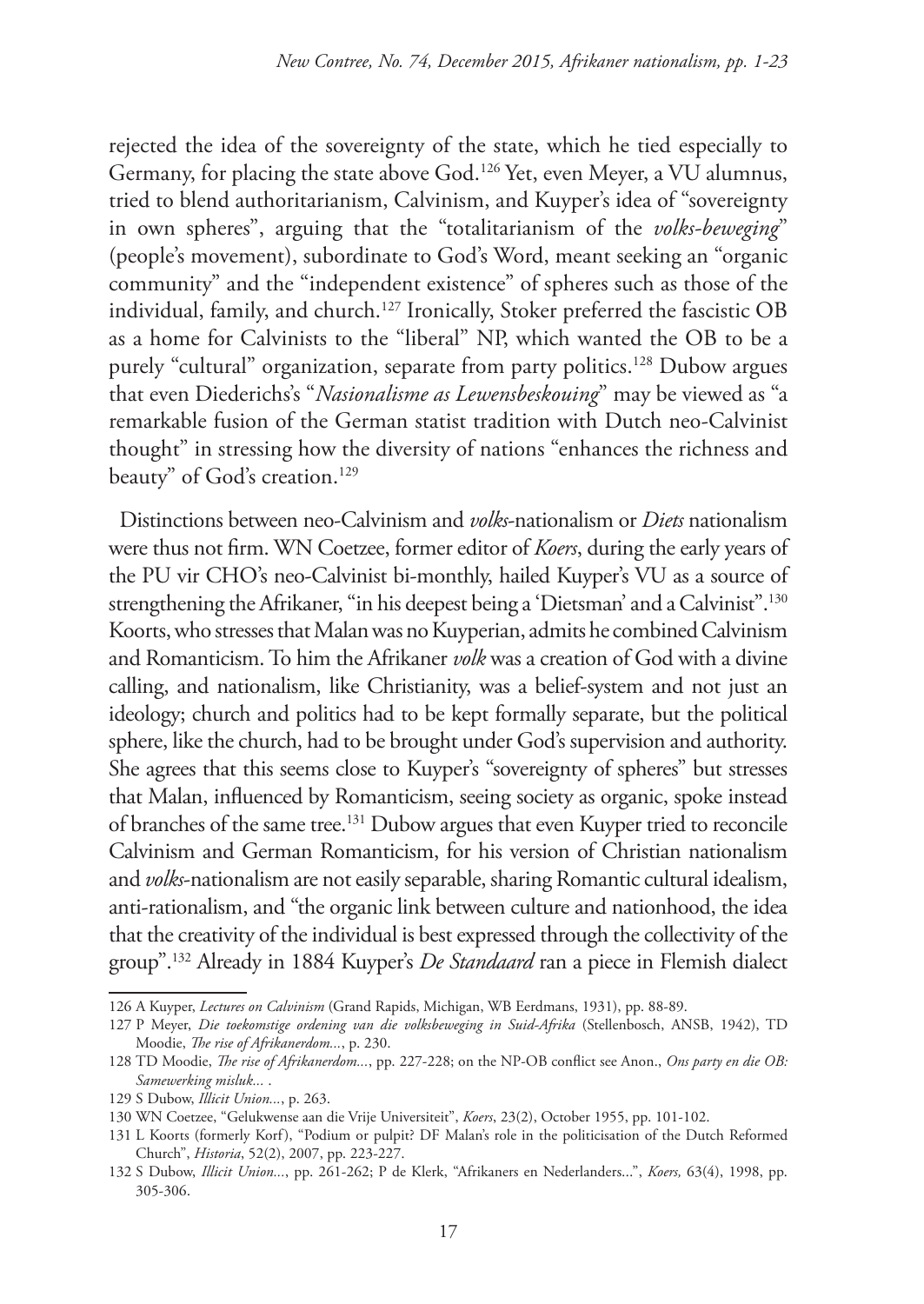on a Transvaal delegation visit to Antwerp, noting how much Dutch, Flemish, and Afrikaners shared, with languages all rooted in what had once been called "Dietsch".133

Nor was neo-Calvinist influence in the Afrikaans churches limited to the GK; by the mid-20th century the many VU-trained Afrikaner clergy chiefly belonged to the mainstream NGK.<sup>134</sup> Future NP Prime Minister BJ Vorster's brother Koot, later Cape NGK moderator, co-edited the first major Afrikaner presentation of neo-Calvinist Christian nationalism, *Koers in die Krisis* ("Course/Trajectory direction in the Crisis", a 1930s scholarly essay series).<sup>135</sup> Kuyperian creation-based sovereignty of separate spheres fit too with Lutheran "orders of creation" in German missionary thought, which influenced NGK (and NP) racial policy.136 Even Malan's 1930s flirtation with anti-Semitism had a precedent in Kuyper's writings;137 like Malan, Kuyper was ambivalent, rejecting persecuting Jews, but denounced their alleged links to liberalism, notably in editorials in *De Standaard*, of which he was longtime editor-in-chief.138

## **The impact of World War II**

The 1940 Nazi occupation of the Low Countries did not sway Afrikaner nationalists against staying out of Europe's and especially Britain's wars. Many deplored attacking neutral lands, but noted that Dutch pro-Boer sympathy had not led to help in the Anglo-Boer wars.139 A *Burger* editorial rejected prime minister Smuts's claim that "Holland" was "sacred ground", as only half of Afrikaners' ancestry was Dutch.<sup>140</sup> Malan told Parliament that the Dutch

<sup>133</sup> Anon., "Buitenlandsch overzicht", *De Standaard*, 29 July 1884, p. 1.

<sup>134</sup> R Elphick, "'The most superficial method imaginable'...", pp. 125-126, note 43; GJ Schutte, *A family feud...*, pp. 60, 64-65.

<sup>135</sup> S Dubow, *Illicit union*,... p. 258.

<sup>136</sup> J de Gruchy, *The church struggle in South Africa* (Grand Rapids, MI, Eerdmans, 2nd ed., 1986), p. 10.

<sup>137</sup> R Kuiper, "Een antirevolutionair afscheid van Duitsland: Abraham Kuyper (1837-1920) en Adolf Stoecker (1835-1909)", *Tijdschrift voor Geschiedenis*, 111(2), 1990, pp. 220-243; L Koorts, *DF Malan and the rise of Afrikaner nationalism...*, pp. 310-311, 314.

<sup>138</sup> See for instance editorials, "Stöcker", *De Standaard*, 22 November 1883, p. 1; "Karakter van den stembusstrijd", *De Standaard*, 20 March 1888, p. 1, as well as seven editorials, "Liberalisten en Joden", *De Standaard*, 1 October 1878, p. 1 – 23 October 1878, p. 1. For Malan's stance see for instance Union of South Africa, *Debates of House of Assembly*, 27, 16 June 1936, cols. 6248-6250; *Debates of House of Assembly*, 28, 12 January 1937, cols. 32-33; "Dr Malan antwoord", *Die Burger*, 7 November 1939, p. 1.

<sup>139</sup> GD Scholtz, *Die ontwikkeling van die politieke denke van die Afrikaner: Deel VIII 1939-1948* (Johannesburg and Cape Town, Perskor, 1984), pp. 226-227. Articles, editorials, and letters in *Die Burger* in the weeks after the May 1940 German invasion show much attention to the debate on how to respond and fundraising efforts, but nearly all backed only humanitarian aid, insisting on holding to neutrality.

<sup>140</sup> Editorial, "Nederland en Suid-Afrika", *Die Burger*, 11 May 1940, p. 6.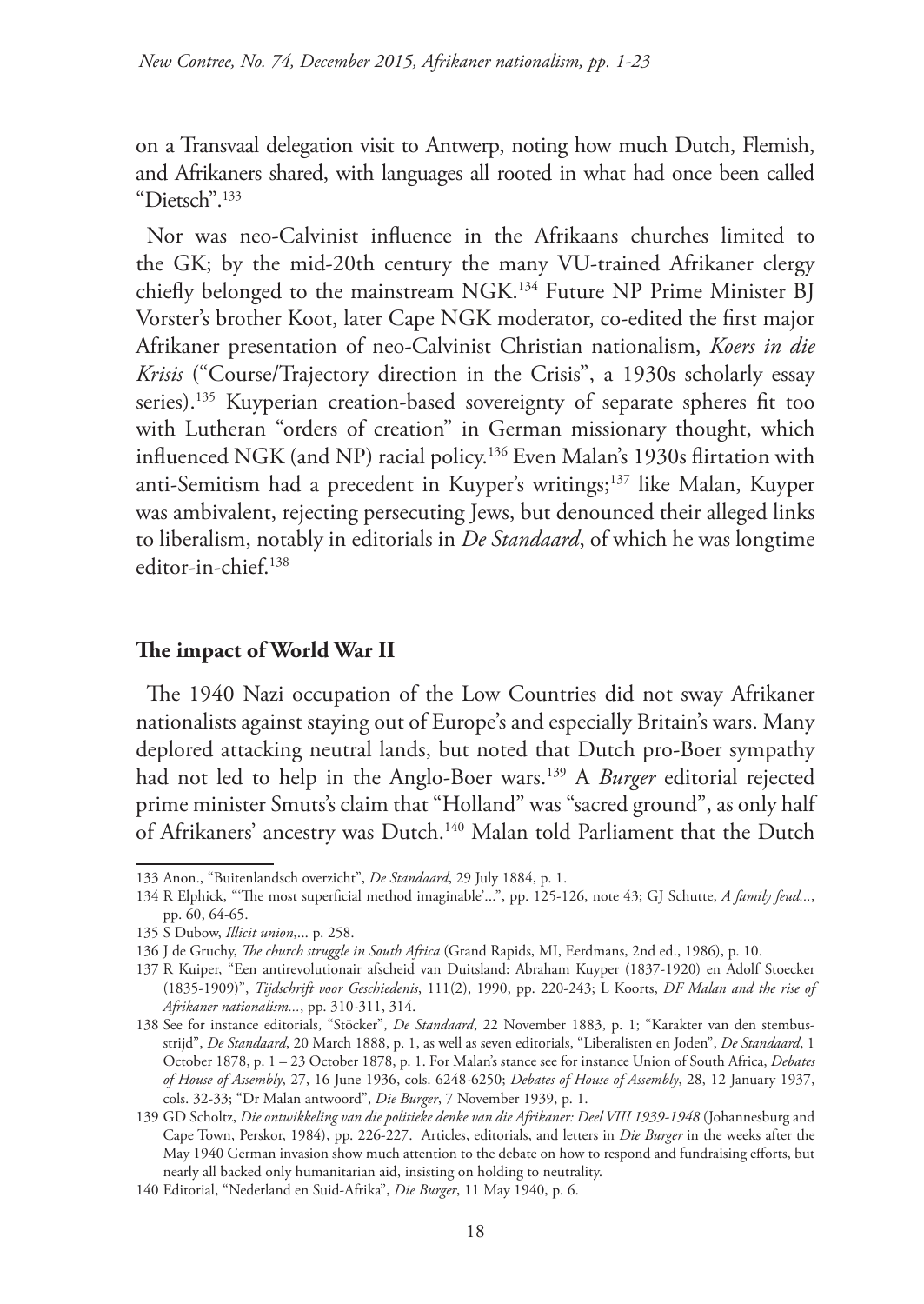and Belgians were "bound culturally and genealogically to South Africa," but argued that the NP followed "the example which Holland herself has set", neutral in World War I even when Belgium, "bound by ties of language and culture", was overrun. $141$ 

Afrikaner nationalist opposition to aiding the Allies and the discrediting of *Diets* nationalism during the Nazi occupation hurt the Afrikaner connection, for committed Calvinists were disproportionately active in the Dutch Resistance.142 The liberal *Diets* nationalist Dutch historian Pieter Geyl, pro-Afrikaner nationalist when he visited South Africa in 1937,<sup>143</sup> had even before the war feared extremist Afrikaners were pressing Malan to adopt a pro-Nazi stance,<sup>144</sup> growing disenchanted with the *Diets* vision as so many Dutch and Flemish backers aided the Nazi occupier.<sup>145</sup> Dutch collaborationist newspapers stressed their Afrikaner *Diets* cousins' "Nordic Germanic blood" and past suffering at British hands.<sup>146</sup> Anton Mussert, whose NSB claimed ideological links with Abraham Kuyper,<sup>147</sup> even selectively cited Afrikaner racial views to show "Dutch" openness to Nazi racism.<sup>148</sup>

Some Dutch neo-Calvinist Afrikaner allies were also compromised. In 1940 ARP leader and ex-prime minister Hendrikus Colijn urged a "National Front" with concessions to the Nazis to save Dutch autonomy.<sup>149</sup> Valentijn Hepp, Aart van Schelven and Abraham Kuyper's son, Herman, all VU faculty who had visited South Africa, shared many Afrikaner nationalists' ambivalence about Nazi Germany.150 "Great-Dietsland" backer Van Schelven, showing pre-war pro-fascist leanings, joined the National Front; Hepp and Herman Kuyper urged obeying the occupiers' God-given rule (most at the

<sup>141</sup> Union of South Africa, *House of Assembly Debates*, 39, 14 May 1940, cols. 7566-7571.

<sup>142</sup> C Bloomberg, *Christian-nationalism and the rise of the Afrikaner Broederbond...*, pp. 154-155.

<sup>143</sup> GJ Schutte, *Stamverwantschap onder druk...*, p. 86.

<sup>144</sup> N Garson, "Pieter Geyl, the *Diets* idea and Afrikaner nationalism", *South African Historical Journal*, 46, May 2002, pp. 122-139; on Geyl's disillusionment with Afrikaner nationalism, see also GJ Schutte, "The place of Dutch historians...", pp. 34-35.

<sup>145</sup> N Garson, "Pieter Geyl, the *Diets* idea and Afrikaner nationalism...", pp. 123-124, 132; B de Wever, "Groot-Nederland als utopie en mythe...", pp. 172-176.

<sup>146</sup> Anon., "Het bloed spraak", *De Waag: Algemeen Cultureel, Politiek en Economisch Weekblad voor Nederland* (Haarlem), 7 August 1942, p. 1; Anon., "Wij gedenken Dingaansdag 16 December 1838", *Nederlandsch Dagblad: Orgaan van het Nationaal Front* (The Hague), 14 December 1940, p. 10; Anon., "Dingaansdag", *De Waag*, 19 December 1941, pp. 764-765.

<sup>147</sup> See for instance NSB publication by JHH Warnelinck, *Groen van Prinsterer, Dr. Kuyper en Mussert* (Leiden, NENASU, 1941 (available at http://www.geheugenvannederland.nl/?/nl/items/EVDO02:NIOD05\_3915, as accessed on 20 October 2015).

<sup>148</sup> C Bloomberg, *Christian-Nationalism and the rise of the Afrikaner Broederbond*..., p. 153.

<sup>149</sup> G Hirschfeld, "Collaboration and attentism in the Netherlands 1940-41", *Journal of Contemporary History*, 16(3), July 1981, pp. 472-473.

<sup>150</sup> GJ Schutte, *A family feud...*, p. 77; C Bloomberg, *Christian-nationalism and the rise of the Afrikaner Broederbond...*, pp. 152-155.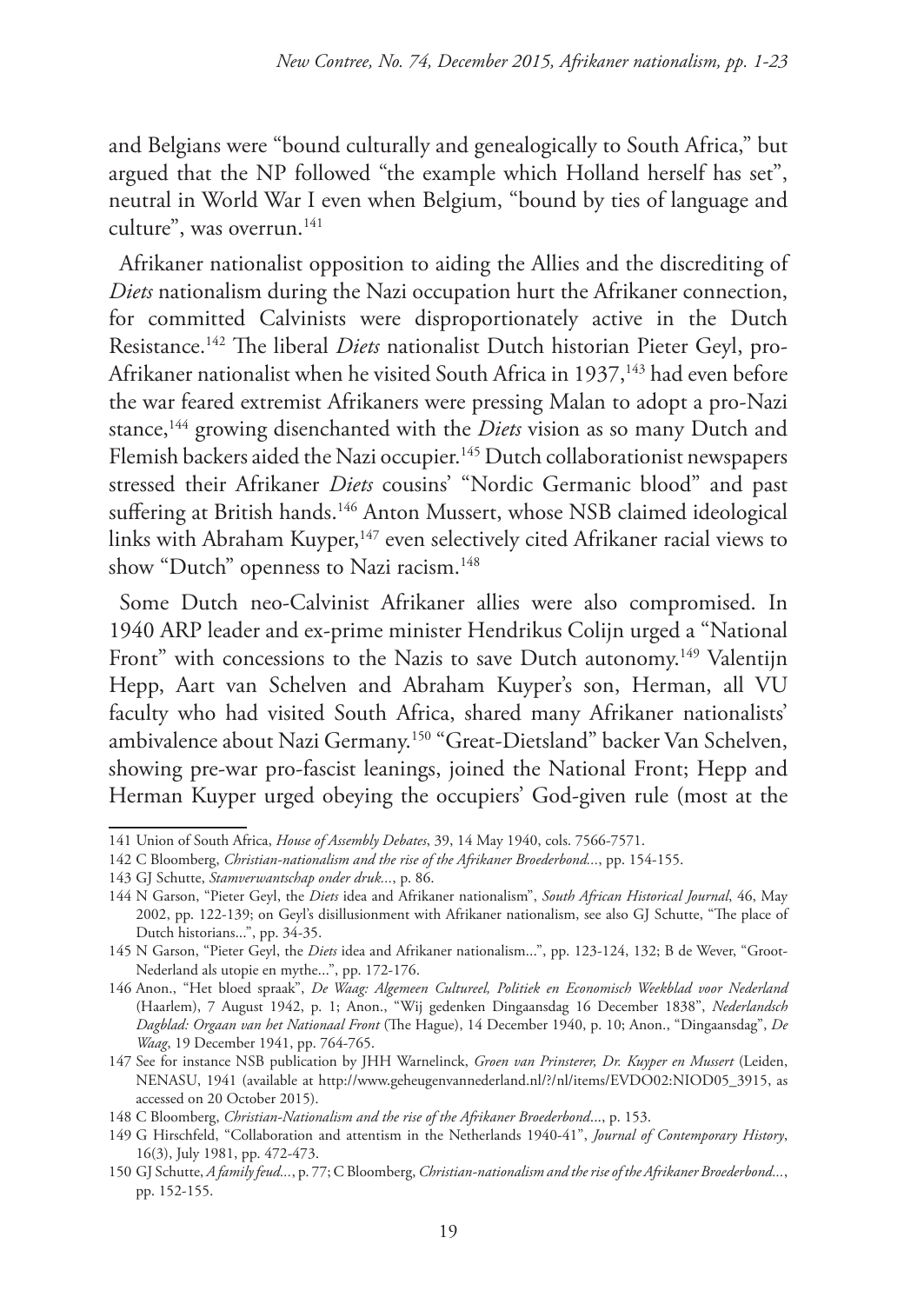VU disagreed).151 Volume I of "*Koers in die Krisis*", co-edited by Stoker, included essays by Van Schelven (wartime NZAV vice-chair and its study fund chair),152 and Hepp, supervisor of PG Badenhorst's 1939 VU thesis justifying race segregation in Kuyperian terms, and which H Kuyper had endorsed.153

Given this background, the Dutch press reacted negatively to the pro-Allied Smuts' defeat by Malan's NP in 1948, especially when he named as Minister to the Netherlands and Belgium ex-OB member Otto du Plessis, regarded by many there as pro-German.<sup>154</sup> Both governments refused the nomination,<sup>155</sup> forcing reconsideration by Pretoria.156

#### **The aftermath**

As the Cold War worsened and Malan's government rejected criticism of Dutch colonial rule, relations warmed somewhat, boosted by postwar Dutch immigration and the Dutch-South African cultural accord, formalised in 1953.157 In 1950, in a faint echo of the old *Diets* enthusiasms, Transvaal NP leader JG Strijdom endorsed his government's encouraging Dutch immigration, as he put it, to strengthen the "Hollands-Afrikaner" section of the population and uphold the *Diets* culture.<sup>158</sup> Even in that leading South African neo-Calvinist vehicle the "PU vir CHO"-related journal *Koers*, the academic DCS du Preez hailed the cultural accord as a great event for the "*Diets* connection", building on existing cooperation based on common language, belief and worldview – especially among the Calvinist section of the people.<sup>159</sup>

<sup>151</sup> C Bloomberg, *Christian-nationalism and the rise of the Afrikaner Broederbond...*, p. 105; GJ Peelen, "Gereformeerde helden", *De Volkskrant*, 31 January 2003 (available at http://www.volkskrant.nl/archief\_gratis/ article954921.ece/Gereformeerde\_helden, as accessed on 30 July 2013); P Bak, "Aart Arnout Van Schelven en het Nationaal Front," *Radix: Uitgave van het Gereformeerd Wetenschappelijk Genootschap,* April 1991 (available at http://www.bakschrijft.nl/schelven.html, as accessed on 4 December 2015).

<sup>152</sup> GJ Schutte, *Stamverwantschap onder druk...*, pp. 74, 76; P Bak.

<sup>153</sup> GJ Schutte, *A family feud...*, pp. 90-94.

<sup>154</sup> Anon., "De toekomstige 'lieveling van Nederland'", *De Waarheid* (Amsterdam), 29 September 1948, p. 1; GJ Schutte, *Stamverwantschap onder druk...*, pp. 219-221.

<sup>155</sup> Anon., "Du Plessis wordt geen gezant", *Het Vrije Volk* (Rotterdam), 3 November 1948, p. 1.

<sup>156</sup> Anon., "Zuid-Afrika pleegt beraad over nieuwe Haagse gezant," *Het Vrije Volk*, 17 September 1948, p. 5; Anon., "In ons land," *De Tijd*, 4 November 1948, p. 4.

<sup>157</sup> E Meijers, *Blanke broeders – Zwarte vreemden: De Nederlandse Hervormde Kerk, de Gereformeerde Kerken in Nederland en de apartheid in Zuid-Afrika 1948-1972* (Hilversum, Uitgeverij Verloren, 2008), pp. 20-63.

<sup>158</sup> E Meijers, *Blanke broeders – Zwarte vreemden...*, pp. 22-23.

<sup>159</sup> DCS du Preez, "Die Dietse verband", *Koers*, 19(4), 1952, p. 196.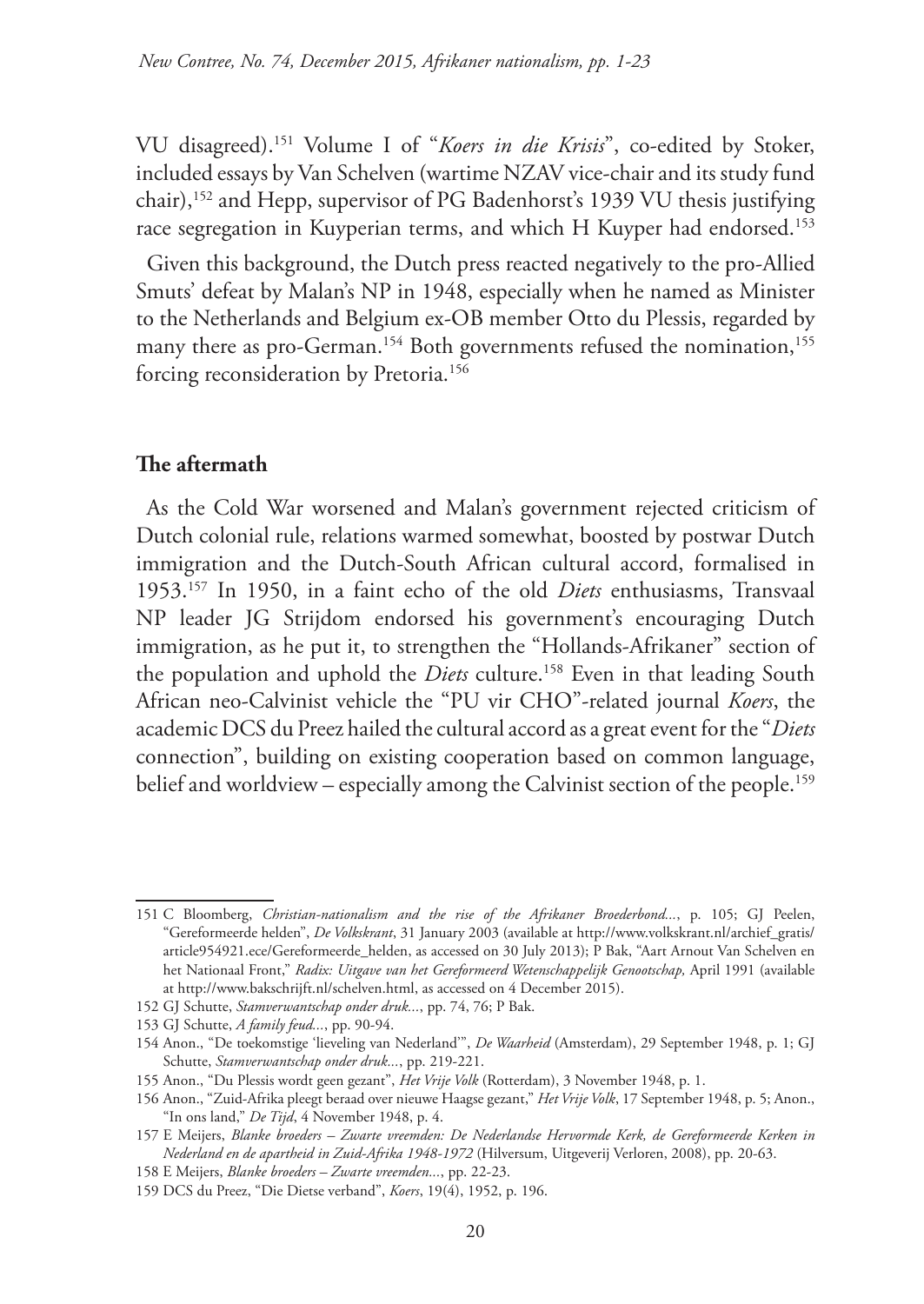The post-1948 NP government was not obviously "neo-Calvinist". "Christiannationalism" survived in South Africa, but in an attenuated form.160 Schutte argues that from 1948 the NP hijacked "Christian national education" to mobilize the *volk* in an Afrikaans "generally Christian" state system, rather than Kuyper's private, orthodox Calvinist model.<sup>161</sup> The only link with post-South African War "Christian national education" was insisting on mother tongue education. The 1952 federal NP program applied vaguely the old language on developing the *volk* on "Christian-national" lines, but now to the whole South African nation, insisting that the authorities "oppose all unchristian practices in the national life".162 Schutte cites 1980s Conservative Party leader Andries Treurnicht to show that Afrikaner nationalists embedded "Kuyperian" ideas such as "sovereignty of spheres" in a *volks*-nationalist system, with *volk* the determining sphere, whereas Kuyper's ARP segregated itself from other Dutch with differing religious views.<sup>163</sup> Afrikaner "Christian nationalism" was now more *volks*-nationalist than anything recognizably neo-Calvinist.

The Netherlands, on the other hand, was rapidly changing in its view of South Africa. As in Belgium, despite differences from the Netherlands such as in colonial and wartime occupation experiences and past suppression of the Flemish form of Dutch,<sup>164</sup> official Dutch hostility toward the NP regime gradually grew to match that of the local anti-"apartheid" movement.165 Although Malanite nationalism had favoured democracy (albeit all-white and all cultural groupings having their own governing power) over the OB's quasifascist dictatorship, growing Dutch rejection of colonialism and of anything linked to Nazi ideas as well as the weakening of Dutch nationalism, now thought outdated, undercut the idea of a Netherlandic stam and and *stamverwantschap*".

This undercut the idea of a Netherlandic *stam* and *stamverwantskap*. 166 "Christian-national" South Africa seemed to hold onto the past

<sup>160</sup> Compare ES van Eeden & T Vermeulen, "Christian National Education and People's Education: Historical perspectives on some common grounds", *New Contree*, 50, 2005, pp. 177-208.

<sup>161</sup> GJ Schutte, *A family feud...*, p. 60; GJ Schutte, *De Vrije Universiteit en Zuid-Afrika: Deel 1....*, p. 139.

<sup>162</sup> "The National Party of South Africa: Programme," 1952, DW Krüger (ed.), *South African parties and policies 1910-1960: A select source book* (Cape Town, Human & Rousseau, 1960), pp. 95, 100.

<sup>163</sup> GJ Schutte, "The Netherlands, cradle of apartheid..." pp. 402-403.

<sup>164</sup> HO Terblanche, "Die verskille tussen Nederland en Vlaandere ten opsigte van Suid-Afrika tydens die apartheidsjare: 'n Ontleding", *Tydskif vir Geesteswetenskappe*, 50(4), December 2010, pp. 447-466.

<sup>165</sup> G Klein, "Nederland tegen apartheid...", pp. 46-59; Internationaal Instituut voor Sociale Geschiedenis, Webdossier, "Nederland tegen apartheid 1948-1994" (available at http://socialhistory.org/nl/dossiers/antiapartheid/nederland-tegen-apartheid-1948-1994, as accessed on 30 July 2013).

<sup>166</sup> P de Klerk, "Afrikaners en Nederlanders...", pp. 298, 304, 308; G Schutte, *Nederland en de Afrikaners...*, pp. 64-66*.*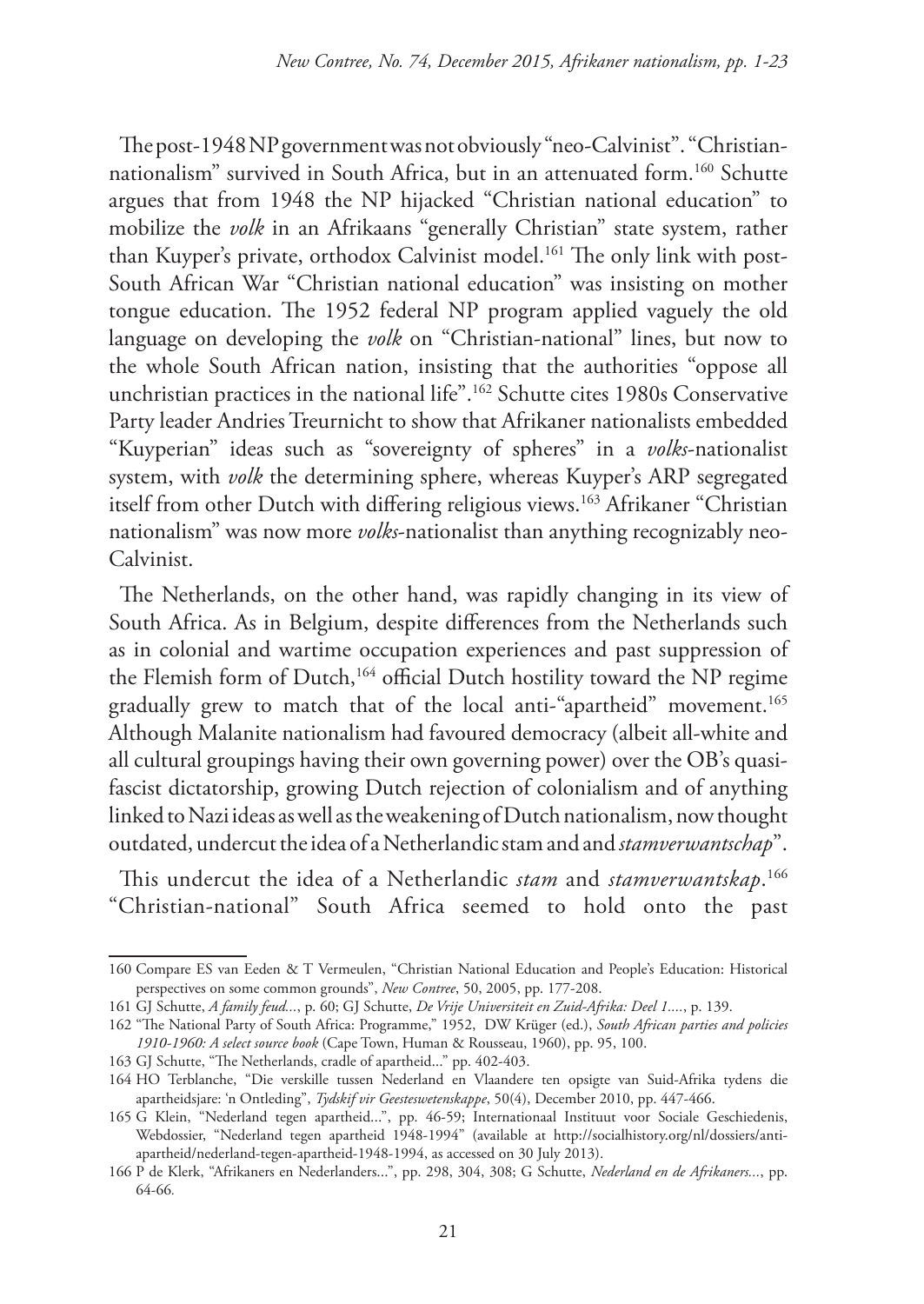and isolation, rejecting the outside world's solutions just as Dutch society underwent a "silent revolution", abandoning old divisions and orthodoxies.167 Even ARP politicians embraced this shift.168 By the 1970s the VU, like the Gereformeerde Kerken in Nederland, had dropped Kuyperian theology. Between 1974 and 1979 the VU gradually ended ties with "PU vir CHO" in Potchefstroom over its "apartheid" ideology, for although Potchefstroom was widely associated with NP reformists,<sup>169</sup> that was not enough at the time.170 In 1978 the NGK in turn severed ties to the Gereformeerde Kerken over supporting the World Council of Churches' Program to Combat Racism.171 In 1977 the Dutch government suspended the cultural accord and in 1981 ended it.<sup>172</sup> Even once apartheid ended, the worlds of *Diets* nationalism or neo-Calvinism were gone. White rule in South Africa was over, the Low Countries ever more multi-cultural, and neo-Calvinism as much a niche Afrikaner viewpoint as in the secular Netherlands. In 2012 Dutch historian Bart de Graaff insisted that despite the same pedigree (*stamboom*), the *Diets* tribe (*stam*), Afrikaners and Netherlanders could not speak of *stamverwantschap*. 173 The renewed relationship now embraced all of South Africa, not just Afrikaners.174

### **Conclusion**

Assessing the complex intersections between Afrikaner nationalism and the Netherlands, in particular neo-Calvinist "Christian nationalism" and pan-

<sup>167</sup> GJ Schutte, *De Vrije Universiteit en Zuid-Afrika 1880-2005: Deel 2* (Zoetermeer, Uigeverij Meinema, 2005), pp. 462- 472.

<sup>168</sup> HO Terblanche, "Suid-Afrika en Nederland – Vreemdelinge vir mekaar: Die jare na 1960", *Historia* 42(1), 1997, pp. 109-110.

<sup>169</sup> ES van eeden (Red.), *In U Lig. Die PU vir CHO van selfstandigwording tot samesmelting, 1951-2004*  (Potchefstroom, DComm, 2006), Chapter 11.

<sup>170</sup> GJ Schutte, "The *Vrije Universiteit* and South Africa:...", pp. 18-21; GJ Schutte, *De Vrije Universiteit en Zuid Afrika: Deel II...*, pp. 526-580. The last "white" Afrikaner in the apartheid era to receive a doctorate from a Dutch university was Leopold Scholtz in 1978. See GJ Schutte, "The place of Dutch historians...", p. 37.

<sup>171</sup> P Walshe, *Church versus state in South Africa: The case of the Christian Institute* (Maryknoll, NY, Orbis Books, 1983), pp. 186-187.

<sup>172</sup> E Jansen, "De culturele relatie Nederland--Zuid-Afrika: Vroeger en nu", *Ons Erfdeel*, 41, 1998, pp. 678-679 (available at http://www.dbnl.org/tekst/\_ons003199801\_01/\_ons003199801\_01\_0146.php, as accessed on 3 December 2015).

<sup>173</sup> A-L Hoek, "Verwantschap? Nou nee", *De Verdieping Trouw*, 2 January 2012 (available at http://www.trouw. nl/tr/nl/5009/Archief/article/detail/3148526/2012/02/01/Verwantschap-Nou-nee.dhtml, as accessed on 3 December 2015).

<sup>174</sup> HO Terblanche, "Vlaandere en Suid-Afrika: Normalisering van politieke en kulturele betrekkinge sedert 1990", *New Contree*, 59, May 2010, pp. 111-137.